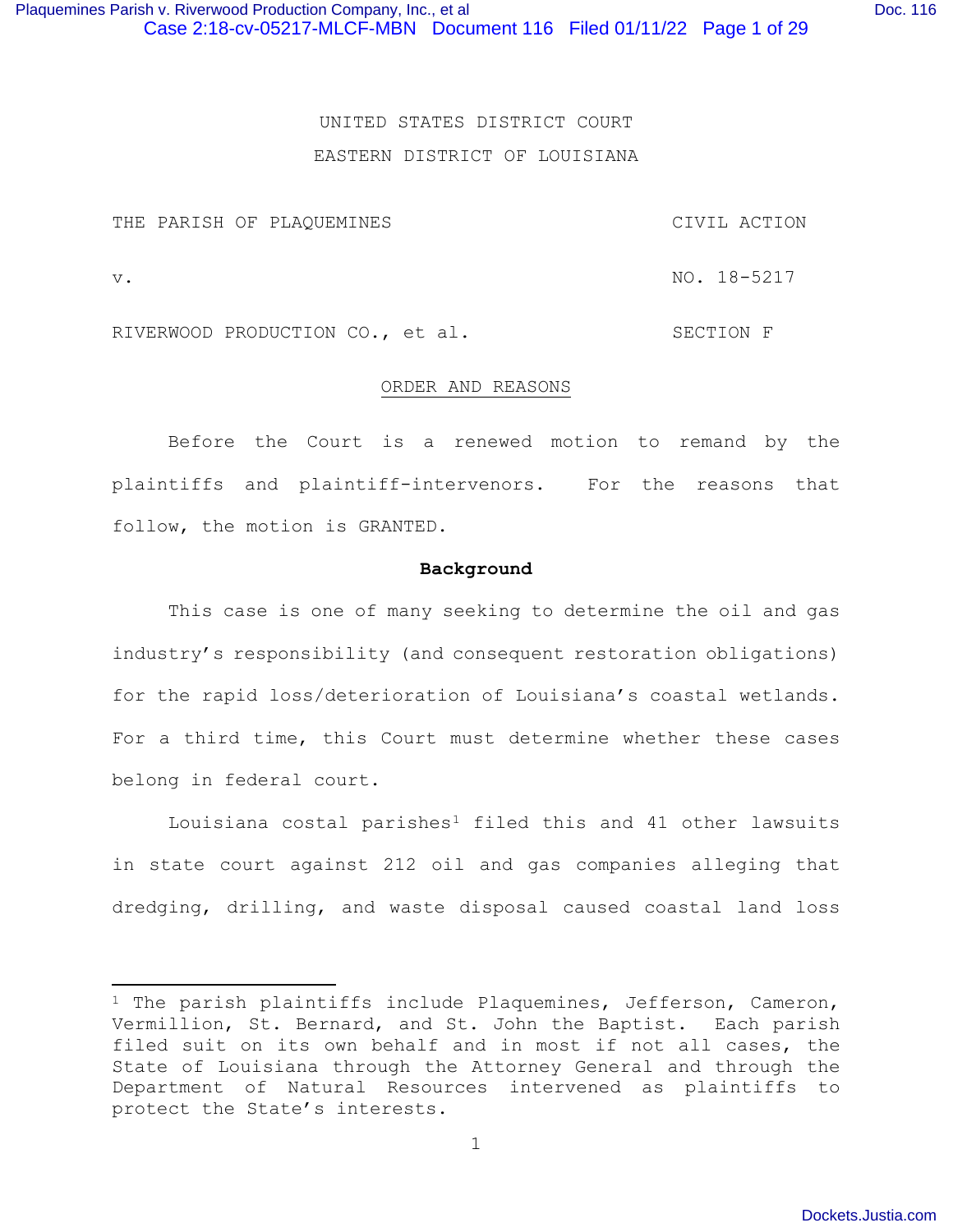# Case 2:18-cv-05217-MLCF-MBN Document 116 Filed 01/11/22 Page 2 of 29

and pollution; the plaintiffs allege a singular statutory cause of action for violation of Louisiana's State and Local Coastal Resources Management Act of 1978 (the CZM Act or the SLCRMA). Louisiana Revised Statute § 49:214.36(D) provides a cause of action against defendants that violate a state-issued coastal use permit or fail to obtain a required coastal use permit.<sup>2</sup> Among the exemptions from coastal use permitting requirements are uses which do not have a significant impact on coastal waters (La.R.S. § 49:214.34(A)(10)) and activities "lawfully commenced" prior to the SLCRMA's enactment (La.R.S. § 49:214.34(C)(2) ("Individual specific uses legally commenced or established prior to the effective date of the coastal use permit program shall not require a coastal use permit.").

It is the public policy of the State of Louisiana "[t]o protect, develop, and where feasible, restore or enhance the resources of the state's coastal zone." La.R.S. § 49:214.22(1). The SLCRMA regulates certain "uses" (activities that have substantial impacts on coastal waters) within the coastal zone and authorizes local governments with approved programs to enforce the

<sup>&</sup>lt;sup>2</sup> Paragraph D of La.R.S.  $\frac{1}{2}$  49:214.36 authorizes local governments to seek injunctive or declaratory relief to ensure permitted uses; paragraph E states that "[a] court may impose civil liability and assess damages; order...restoration costs; require...actual restoration[;] or otherwise impose reasonable and proper sanctions for [unauthorized] uses  $\left| \cdot \right|$  t] he court in its discretion may award costs and reasonable attorney's fees to the prevailing party."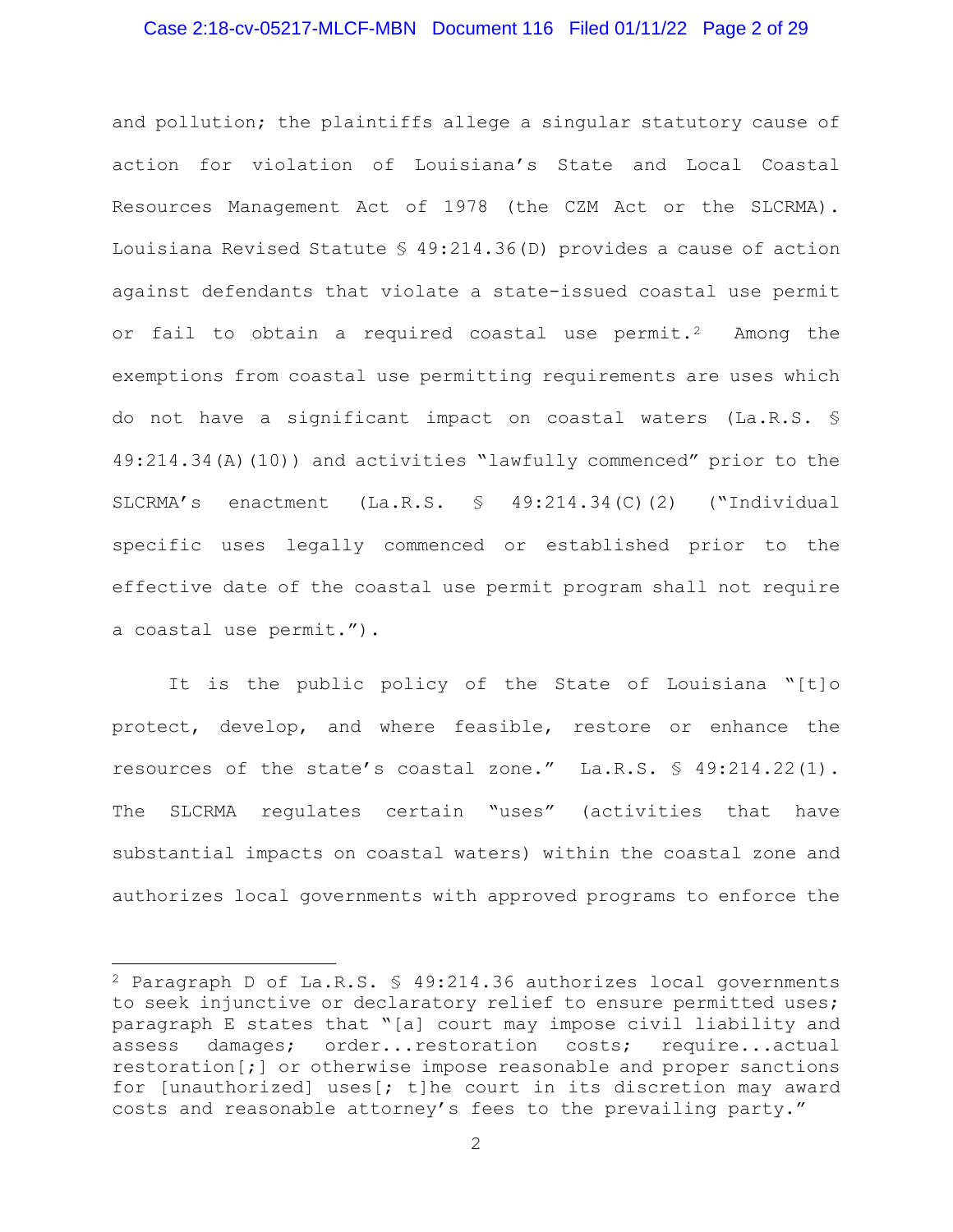# Case 2:18-cv-05217-MLCF-MBN Document 116 Filed 01/11/22 Page 3 of 29

Act to ensure that the only uses made of the coastal zone are those authorized by a permit. The defendants' oil and gas exploration, production, and transportation activities in the coastal parishes, it is alleged, have contributed to coastal land loss, pollution, and other damage.<sup>3</sup> Each lawsuit involves oil and gas operations conducted in a different Operational Area and is brought against a different cast of defendants.<sup>4</sup> The plaintiffs seek recovery of

<sup>&</sup>lt;sup>3</sup> The plaintiffs allege that the defendants' activities have violated implementing regulations, including those that require restoration of production sites upon termination of operations and require construction/operation of drilling sites using techniques to prevent the release of pollutants, as well as those that prohibit disposal of radioactive waste in the coastal zone. Specifically, it is alleged that the defendants' construction, use, and failure to close unlined earthen waste pits violate the CZM Act and regulations; that, if any waste pit was legally commenced prior to 1978, the continued existence of such waste pit constitutes a new use for which coastal use permit was required; that the defendants never obtained the required state or local coastal use permit for the closure or post-CZM operations of their waste pits; that the defendants neither restored areas with pits to their original condition nor constructed the pits using the best practical techniques to prevent leaching; and that defendants have disposed of oil field wastes from their waste pits without permits. The plaintiffs also allege that "[s]ince 1978 and before, Defendants' oil and gas activities have resulted in the dredging of numerous canals[, which have] exceeded the limits of coastal use permits[;]" that the defendants' failure to adequately design or maintain these canals have caused erosion of marshes, degradation of terrestrial and aquatic life, and "has increased the risk of damage from storm-generated surges and other flooding damage, and has enabled and/or accelerated saltwater intrusion[;]" and that the defendants have failed to restore these canals to their original condition.

<sup>4</sup> This particular lawsuit concerns activities and operations by six defendants (Riverwood Production Company, Inc., Chevron U.S.A. Inc., Exxon Mobil Corporation, ConocoPhillips company, Estate of William G. Helis, and Graham Royalty, Ltd.) associated with the development of the Potash Oil & Gas Field in Plaquemines Parish,

<sup>3</sup>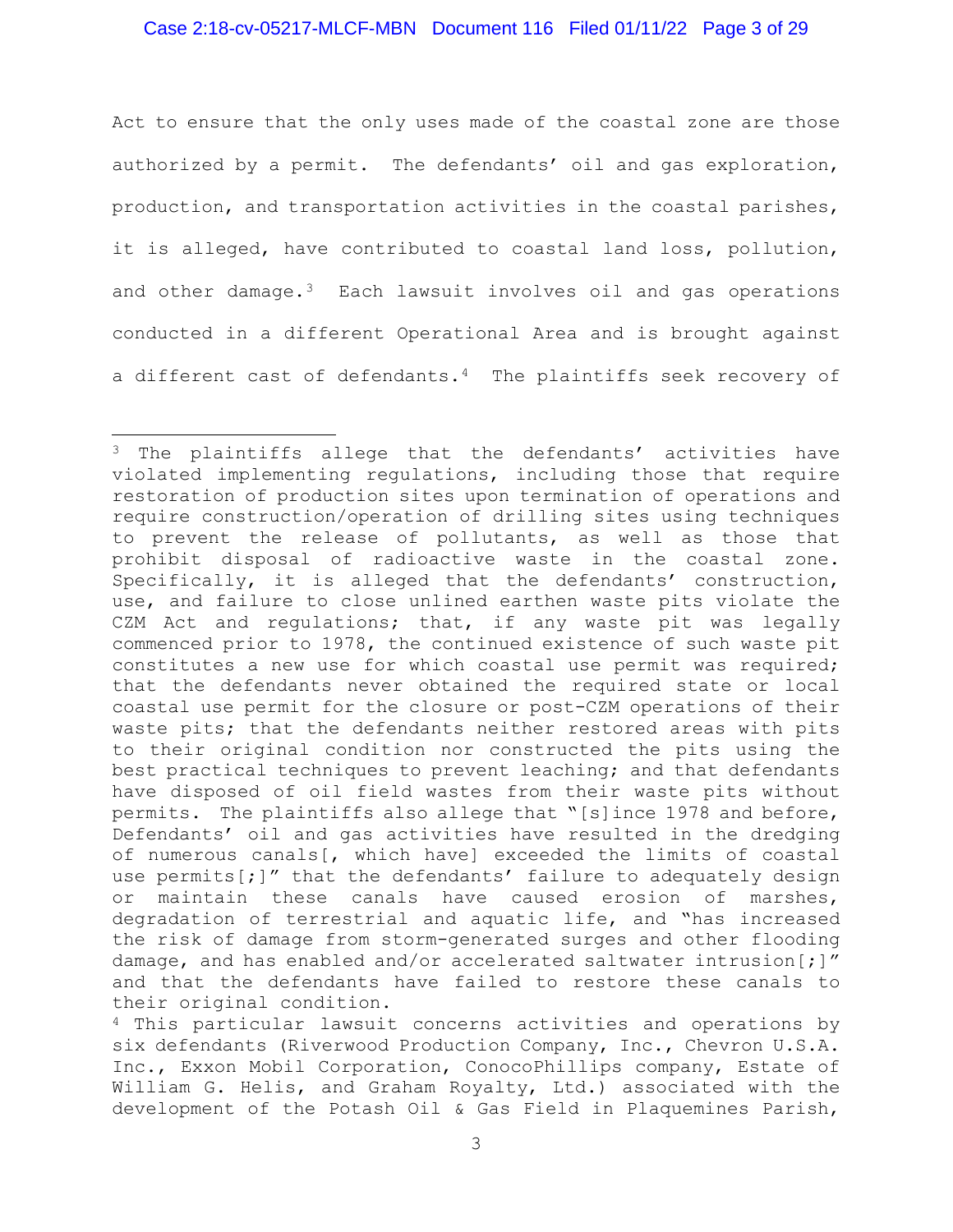# Case 2:18-cv-05217-MLCF-MBN Document 116 Filed 01/11/22 Page 4 of 29

damages, costs necessary to restore the coastal zone, actual restoration, and reasonable costs and attorney's fees.

In their state court petitions, the plaintiffs attempt to strategically "limit the scope of the claims and allegations of this petition" to a state law cause of action under the SLCRMA and accompanying state and local regulations.<sup>5</sup> The plaintiffs expressly disclaim advancing any federal claims whatsoever (singling out their intention to disavow any right to relief under federal law such as the Rivers and Harbors Act, the Clean Water Act, any federal regulations, any claim under general maritime or admiralty law).<sup>6</sup>

Notwithstanding these disclaimers, the defendants removed these parish coastal zone cases to this Court and to the Western District, initially alleging four bases for jurisdiction: diversity jurisdiction; Outer Continental Shelf Lands Act; general maritime law; or federal question jurisdiction. The Court rejected

which the Parish contends have caused substantial damage to the land and waterbodies in the Coastal Zone.

<sup>&</sup>lt;sup>5</sup> To the extent that defendants' operations were not lawfully commenced or established prior to the implementation of the CZM, the plaintiffs nevertheless allege that "[t]he complained-of operations and activities were prohibited prior to 1978 by various" other provisions of Louisiana state law.

 $6$  The plaintiffs provide a comprehensive list of claims they submit that they purposefully do not advance in their state court petition. They single out several federal statutes and more generically disclaim any attempt to recover for any defendant's violation of a federal permit or any activity on the Outer Continental Shelf.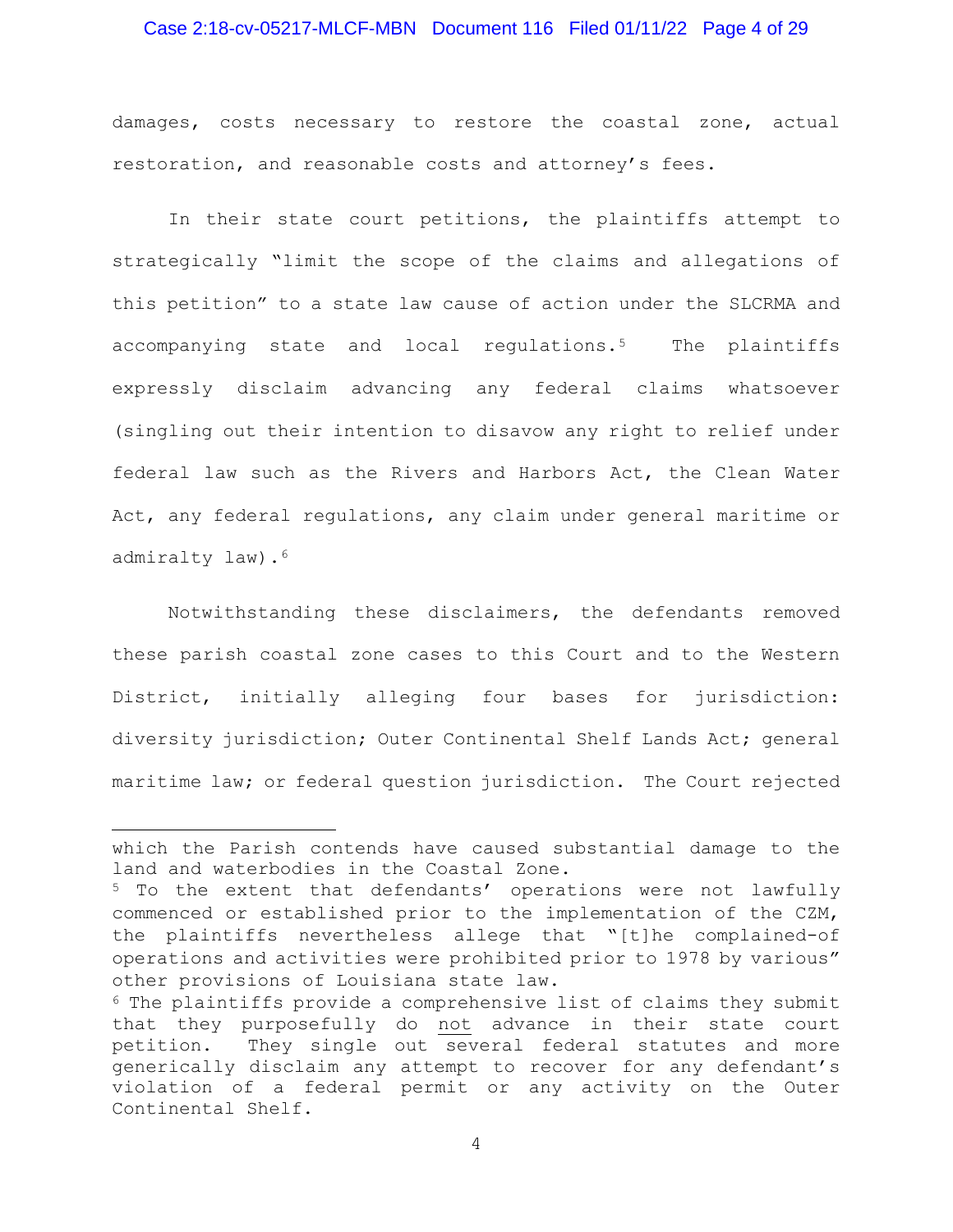# Case 2:18-cv-05217-MLCF-MBN Document 116 Filed 01/11/22 Page 5 of 29

all asserted bases of removal jurisdiction and remanded the cases to state court. See, e.g., Parish of Plaquemines v. Total Petrochemical and Refining USA, Inc., 64 F.Supp.3d 872 (E.D. La 2014); Parish of Plaquemines v. Hilcorp Energy Co., 2015 WL 1954640 (E.D. La. 2015); Parish of St. Bernard v. Atlantic Richfield Co., 2017 WL 2875723 (E.D. La. 2017).

 Back in state court, the defendants filed motions requesting that the plaintiffs identify the alleged state law violations underlying the lawsuits. The cases were progressing (some toward early 2019 trial dates) when, on April 30, 2018, the plaintiffs issued a Preliminary Expert Report on Violations in the related Parish of Plaquemines v. Rozel Operating Co. case.<sup>7</sup> Rather than identifying clear-cut state permitting violations, the defendants submit that the Expert Report revealed that the plaintiffs "primarily attack activities undertaken before the state permitting law at issue was effective and that were instead subject to extensive and exclusive federal direction, control, and regulation." The plaintiffs' expert opined that three types of

<sup>7</sup> April 30 was the deadline for plaintiffs to provide preliminary expert reports detailing the description of the specific SLCRMA violations including specific instances of permit violations or failures to obtain permits. The Expert Report was certified by the Louisiana Department of Natural Resources and, thus, the defendants contend, the Report is the DNR's its official position for all cases.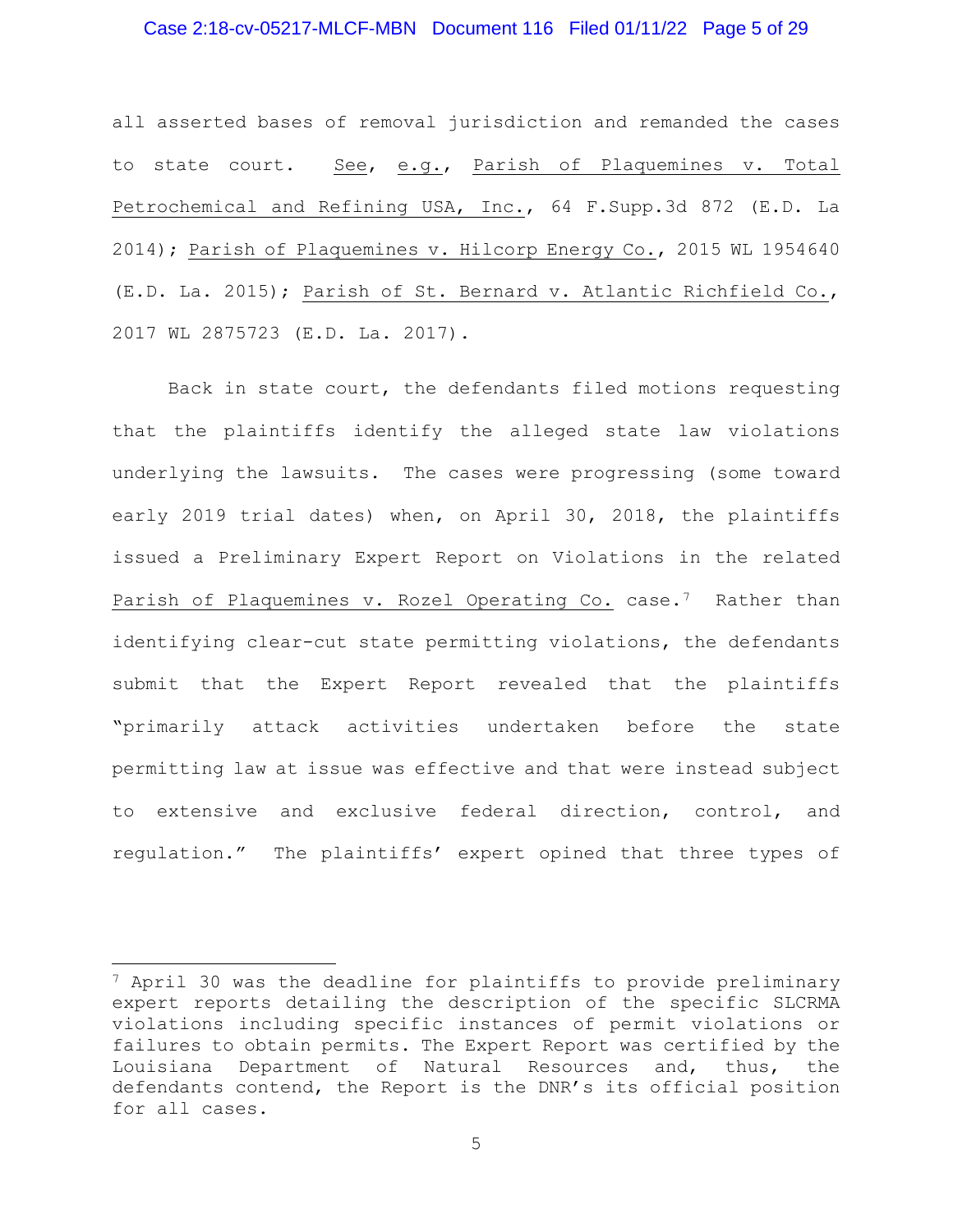# Case 2:18-cv-05217-MLCF-MBN Document 116 Filed 01/11/22 Page 6 of 29

activities occurred within the Bayou Gentilly case area that violated SLCRMA:

First, there were certain uses that were legally commenced before 1980 but whose impacts changed post-1980, triggering the requirement for a permit that was never obtained. Second, there were certain uses that were illegally commenced at their beginning and therefore did not qualify for the exemption from coastal permitting or review. And third, there were certain uses that were commenced after 1980 that did not receive appropriate permits under SLCRMA.

Based on this Expert Report, the defendants, forum shopping for a second time, removed this and other similar lawsuits to this Court and to the Western District of Louisiana. This time, the defendants invoked federal subject matter jurisdiction based on 28 U.S.C. § 1331 (the federal question statute) and 28 U.S.C. § 1442 (the federal officer removal statute). $8$  The plaintiffs moved to remand.

This Court again granted the motion to remand, holding that removal was untimely, that there was no federal-officer

<sup>&</sup>lt;sup>8</sup> Shortly after round two notices of removal were filed, the Court stayed these proceedings on the defendants' motion pending a determination by the MDL Panel as to whether it would grant the defendants' motions to coordinate these cases. But on July 31, 2018, the United States Judicial Panel on Multidistrict Litigation denied the energy company defendants' motion for centralization of these lawsuits pending in the Eastern and Western District of Louisiana. See In re Louisiana Coastal Zone Land Loss Litig., MDL No. 2856, 317 F. Supp. 3d 1346 (2018). The Court promptly granted motions to reopen these cases.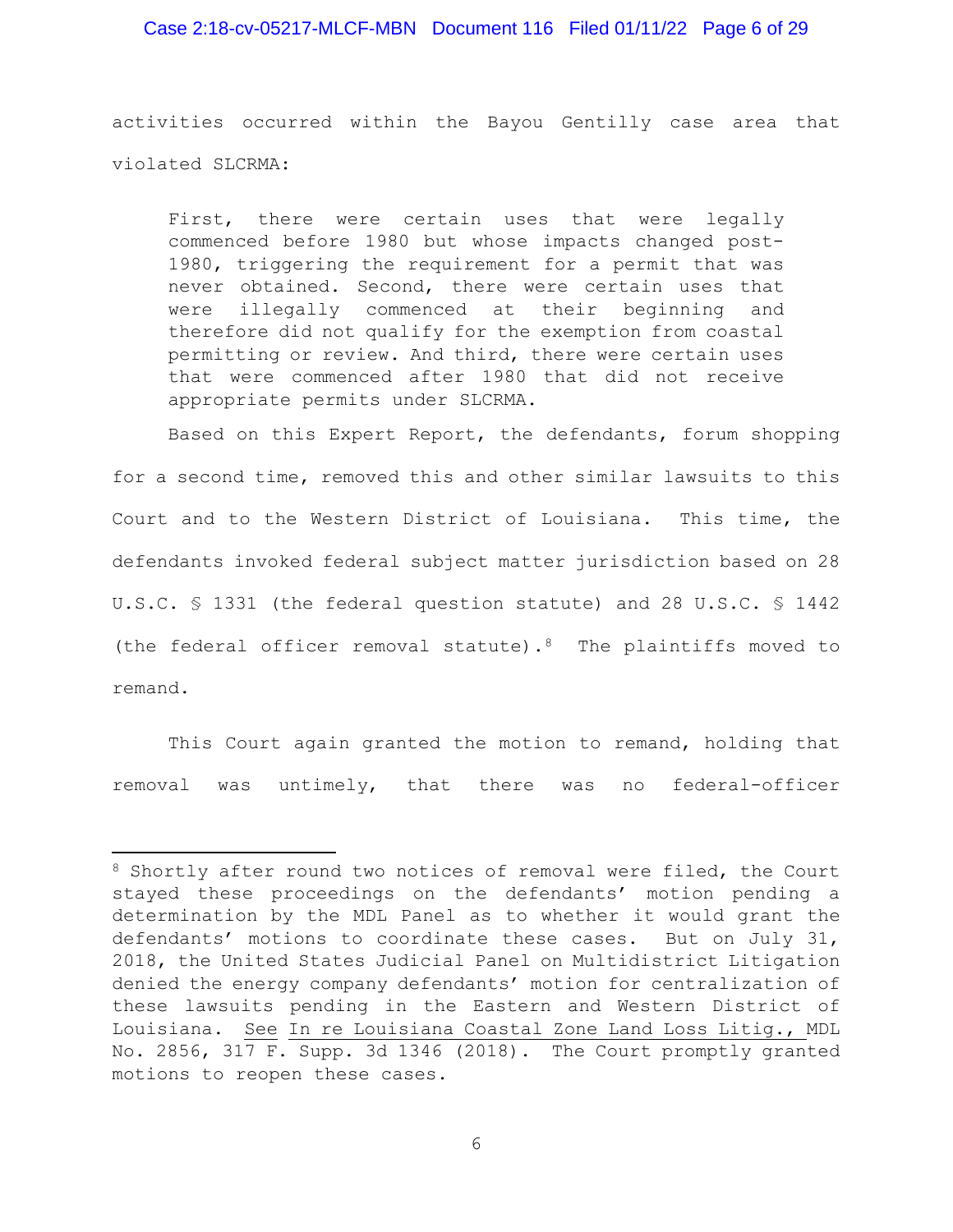# Case 2:18-cv-05217-MLCF-MBN Document 116 Filed 01/11/22 Page 7 of 29

jurisdiction because defendants neither acted under federal direction nor conducted activities with a causal nexus to the federal government's actions, and that no federal question jurisdiction could be found in this case. See Parish of Plaquemines v. Riverwood Prod. Co., 2019 WL 2271118 (E.D. La. 2019). Defendants appealed.

 The Fifth Circuit affirmed in part, reversed in part, and remanded for further consideration. See Parish of Plaquemines v. Chevron USA, Inc., 7 F.4th 362 (5 Cir. 2021). The Fifth Circuit held that removal was indeed timely but affirmed this Court's holding that there is no federal question jurisdiction. During the pendency of appeal, the Fifth Circuit overhauled its federalofficer jurisdictional test in an en banc decision known as Latiolais v. Huntington Ingalls, Inc., 951 F.3d 286, 290 (5 Cir. 2020) (en banc). In light of the new standard, which eliminated the so-called "causal nexus" element of the test in favor of a broader and elusive "related to" element, the Fifth Circuit remanded purely for consideration of whether jurisdiction exists under the federal-officer jurisdictional test. The Court considers.

# **Legal Standard**

 "'Federal courts are courts of limited jurisdiction,' possessing 'only that power authorized by'" the United States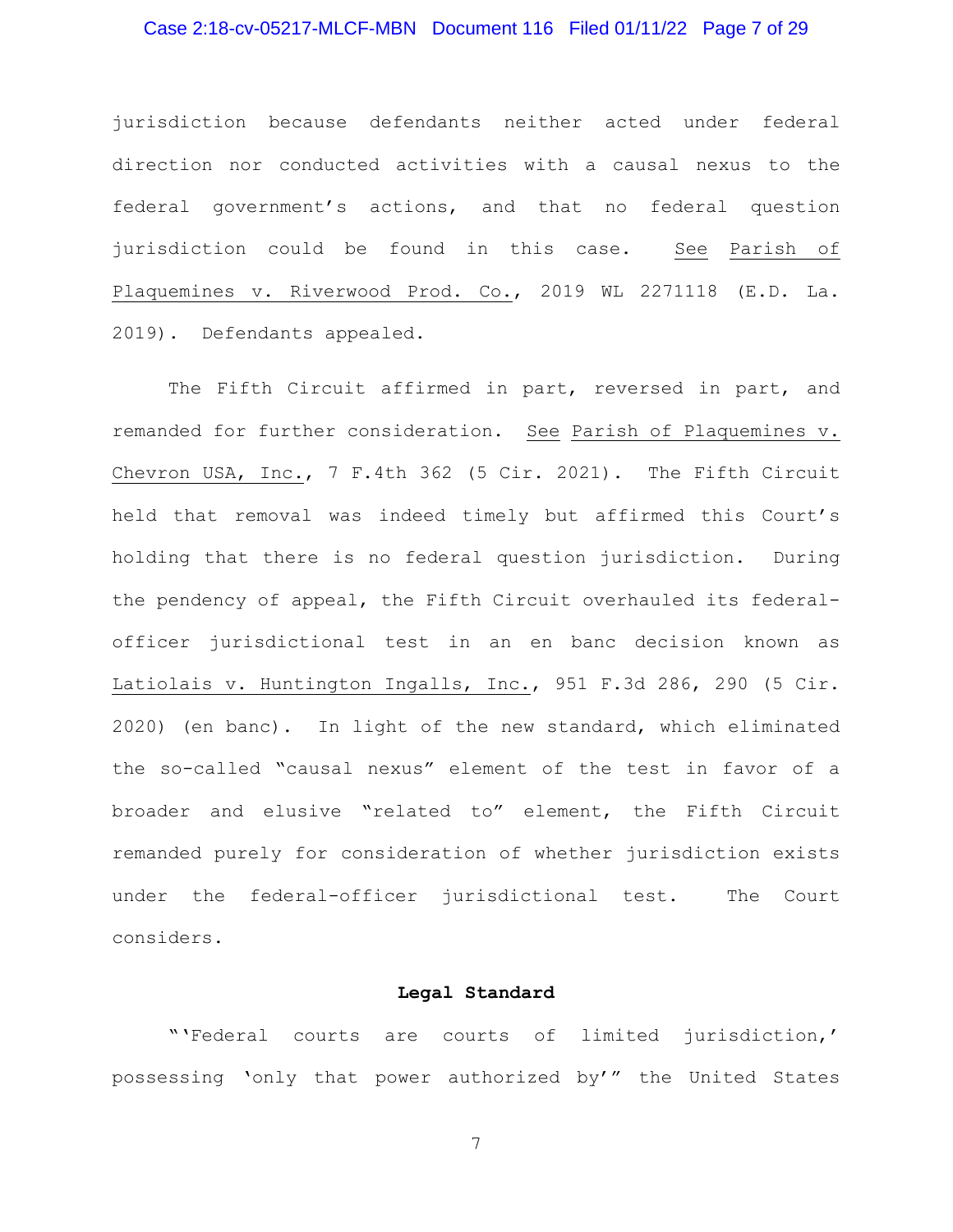# Case 2:18-cv-05217-MLCF-MBN Document 116 Filed 01/11/22 Page 8 of 29

Constitution and conferred by Congress. Gunn v. Minton, 568 U.S. 251, 256 (2013) (citation omitted). Whether or not this Court has authority to hear this case turns solely on the federal officer removal statute, 28 U.S.C. § 1442(a)(1), which "is a pure jurisdictional statute in which the raising of a federal question in the officer's removal petition ... constitutes the federal law under which the action against the federal officer arises for [Article III] purposes." Zeringue v. Crane Co., 846 F.3d 785, 789 (5 Cir. 2017) (quoting Mesa v. California, 489 U.S. 121, 136 (1989)). The statute, as most recently amended in 2013, states (in relevant part):

A civil action … that is commenced in a State court and that is against or directed to any of the following may be removed by them to the district court of the United States for the district and division embracing the place wherein it is pending: … any officer (or any person acting under that officer) of the United States or of any agency thereof, in an official or individual capacity, for or relating to any act under color of such office. 28 U.S.C. § 1442(a), (a)(1).

Remand is proper if at any time the Court lacks subject matter jurisdiction. 28 U.S.C. § 1447(c). Given the significant federalism concerns implicated by removal, the general removal statute is to be strictly construed "and any doubt about the propriety of removal must be resolved in favor of remand." Gutierrez v. Flores, 543 F.3d 248, 251 (5 Cir. 2008) (citation omitted); Gasch v. Hartford Accident & Indem. Co., 491 F.3d 278, 281-82 (5 Cir. 2007) (citations omitted). On the other hand,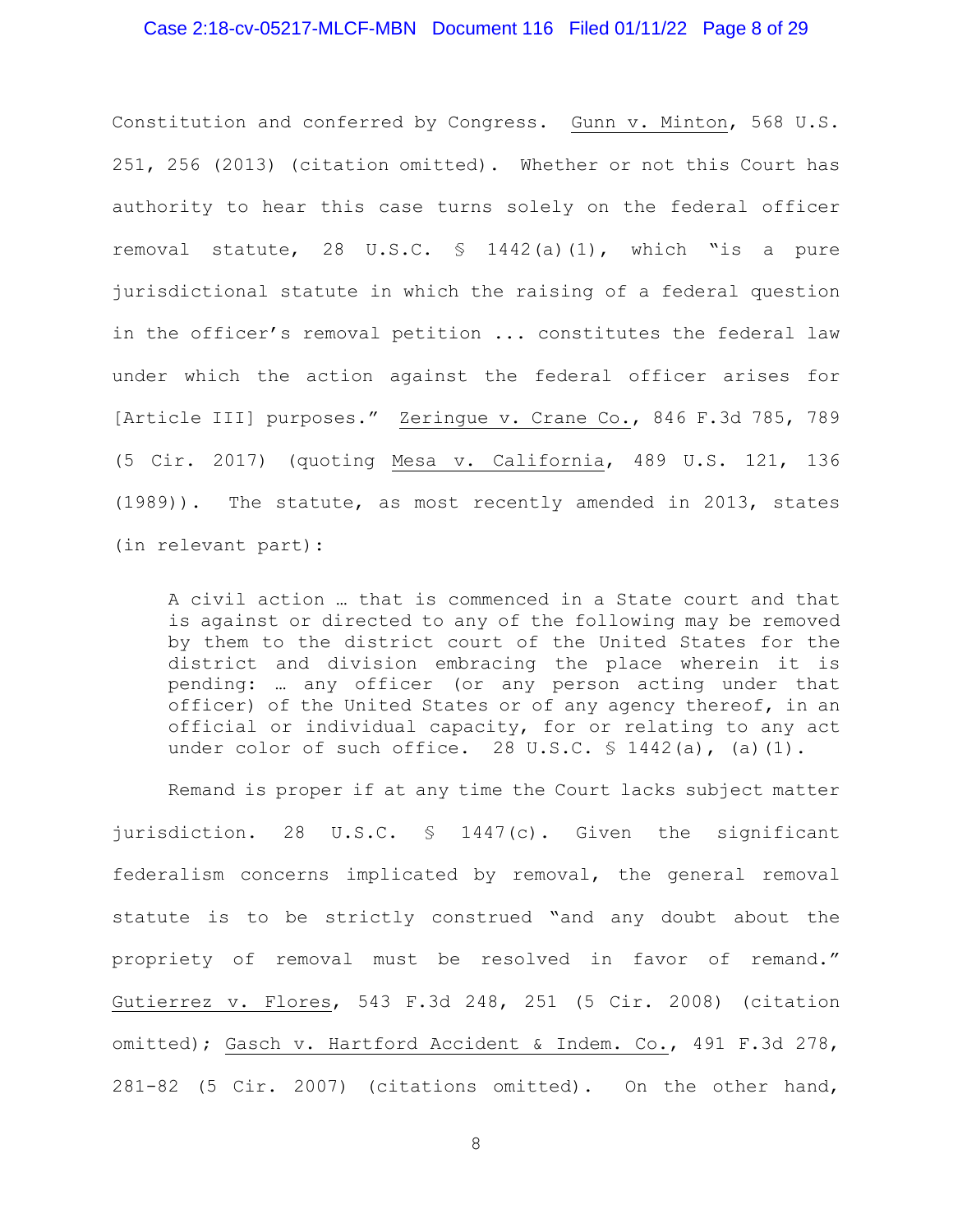# Case 2:18-cv-05217-MLCF-MBN Document 116 Filed 01/11/22 Page 9 of 29

unlike the general removal statute, the federal officer removal statute must be liberally construed. See Watson v. Philip Morris Companies, Inc., 551 U.S. 142, 147 (2007) ("The words 'acting under' are broad, and this Court has made clear that the statute must be 'liberally construed.'"); see also City of Walker v. Louisiana, 877 F.3d 563, 569 (5 Cir. 2017) ("federal officer removal under 28 U.S.C. § 1442 is unlike other removal doctrines: it is not narrow or limited"). Thus, although it remains defendants' burden to establish the existence of federal jurisdiction over this controversy, whether federal officer removal jurisdiction exists must be assessed "without a thumb on the remand side of the scale." Savoie v. Huntington Ingalls, Inc., 817 F.3d 457, 462 (5 Cir. 2016) (citations omitted).

# A. Federal Officer Removal Post-Latiolais

 In Latiolais, the Fifth Circuit revised its jurisprudence on the federal-officer jurisdictional test in order to "align with sister circuits … [and] the plain language of the statute." 951 F.3d at 289. Under the new test, removal requires a defendant show four predicates: "(1) it has asserted a colorable federal defense, (2) it is a "person" within the meaning of the statute, (3) that has acted pursuant to a federal officer's directions, and (4) the charged conduct is connected or associated with an act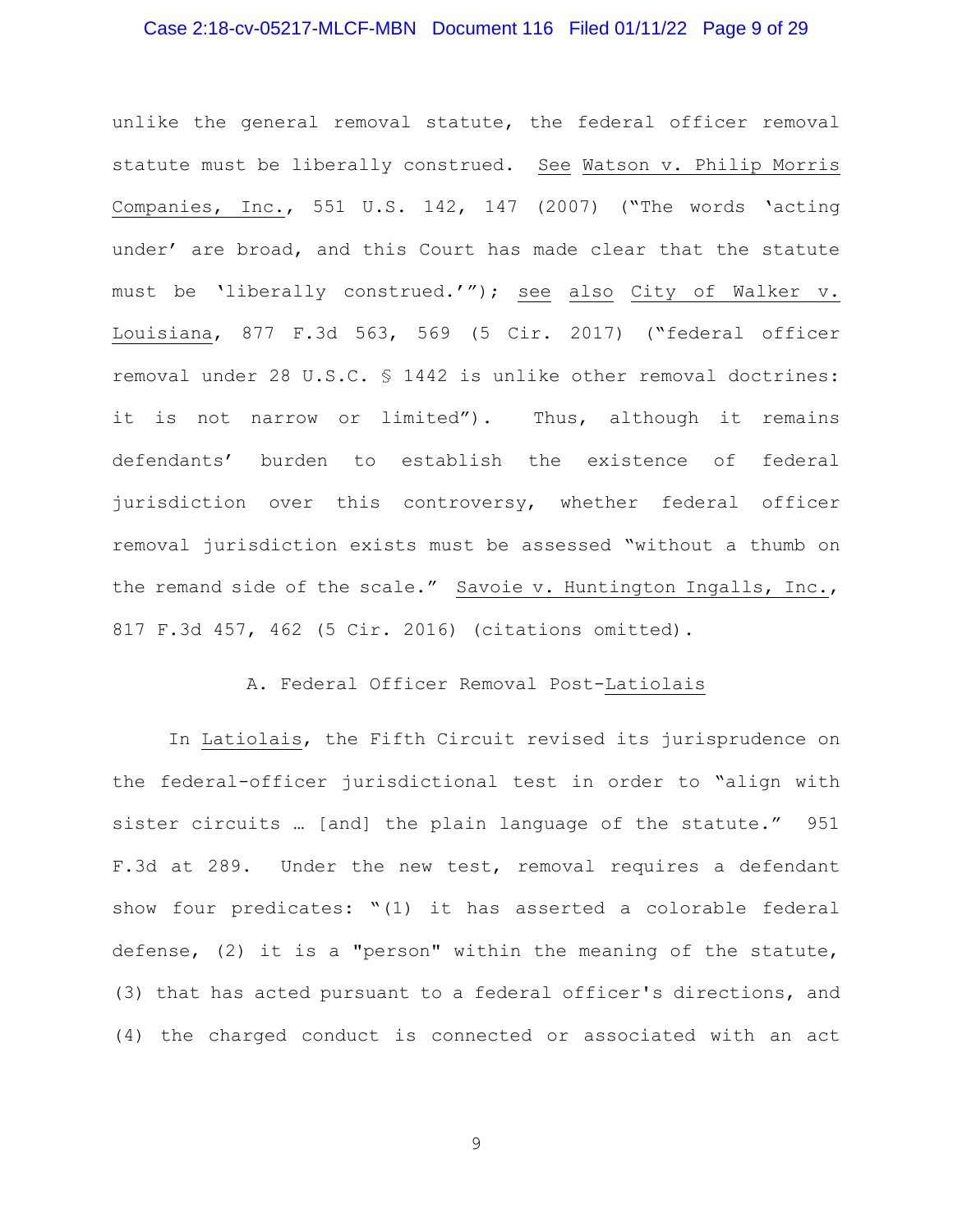# Case 2:18-cv-05217-MLCF-MBN Document 116 Filed 01/11/22 Page 10 of 29

pursuant to a federal officer's directions." Latiolais, 951 F.3d at 296. Each of those predicates has a distinct legal meaning.

I. "Colorable Federal Defense"

"Federal officer removal must be predicated on the allegation of a colorable federal defense." Mesa v. California, 489 U.S. 121, 129 (1989). In order to demonstrate a colorable federal defense, however, a defendant need not assert a "clearly sustainable" defense "as section 1442 does not require a federal official or person acting under him 'to win his case before he can have it removed.'" Latiolais, 951 F.3d at 296 (internal citations omitted). According to Latiolais, "an asserted federal defense is colorable unless it is 'immaterial and made solely for the purpose of obtaining jurisdiction' or 'wholly insubstantial and frivolous.'" Id. at 297 (quoting Zeringue v. Crane Co., 846 F.3d 785, 790) (5 Cir. 2017).

II. "Person"

There is no dispute that defendants are "persons" within the meaning of the statute.

III. "Acted Pursuant" or "Acted Under"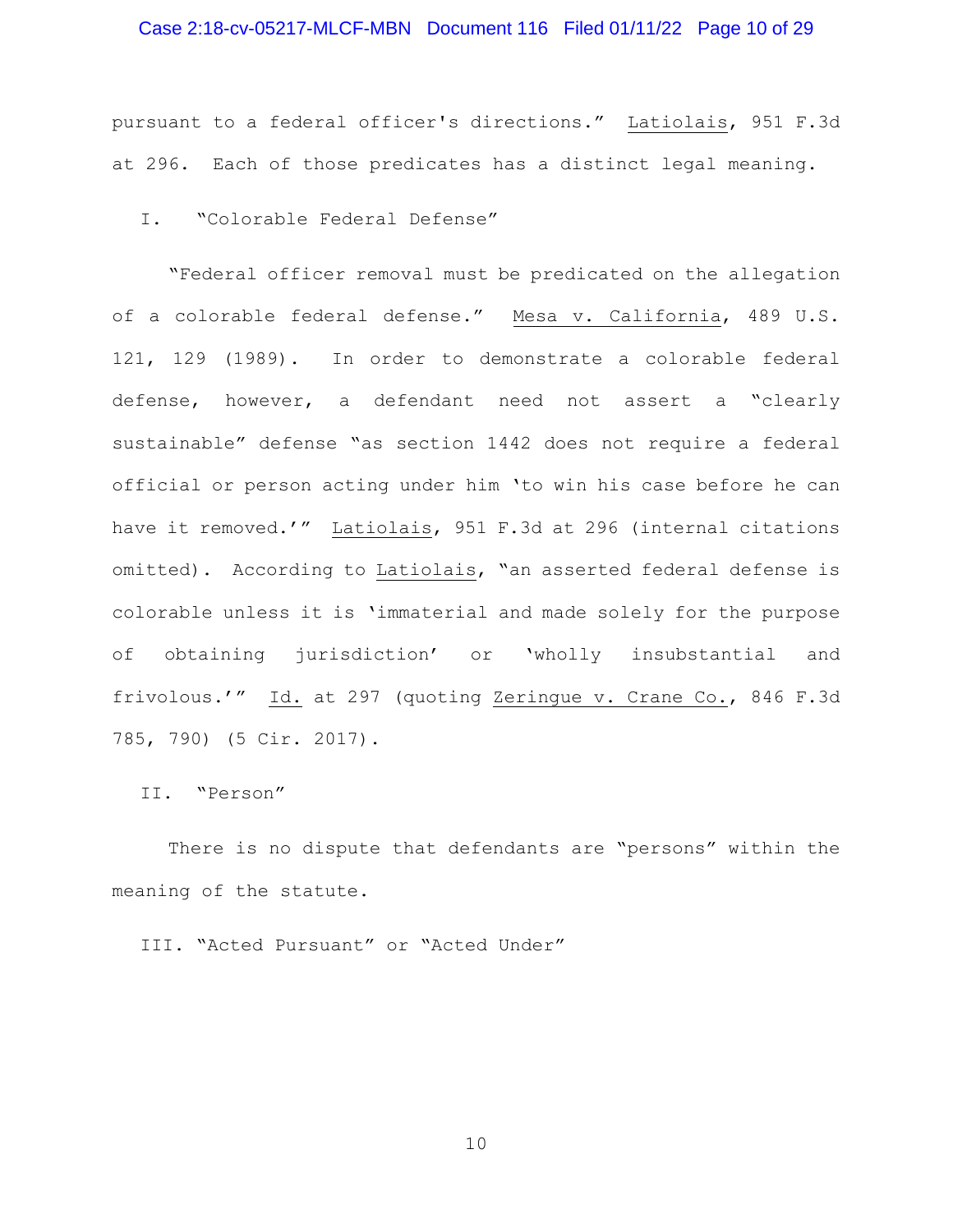Latiolais says very little about this prong of the test, focusing instead on the first and fourth prongs.<sup>9</sup> To the extent it addresses this element, it appears that Latiolais merely applies prevailing law to the facts.<sup>10</sup> Defendants contest this characterization of Latiolais, arguing that "by eliminating the 'causal nexus' requirement and replacing it with the 'connection or association' test, Latiolais expanded the set of activities that satisfy both the 'acting under' and 'connection or association' requirements." The Court disagrees.

The Fifth Circuit overruled its prior case law on this test due to a change in the language of the statute. Where the statute previously made removable any case "against or directed to … any person acting under [a federal] officer … for any act under color of such office," the revised (and now operative) language made any such case removable by "any person acting under [a federal] officer

<sup>9</sup> Notably, Latiolais does not presume to overrule prior jurisprudence on the first prong. It cites with favor as to the colorable federal defense prong several cases which it overrules as to their holdings on the fourth prong. Compare Latiolais, 951 F.3d at 297 (citing Zeringue, 846 F.3d at 790 favorably with regard to whether or not a federal defense is colorable) with Latiolais, 951 F.3d at 296 n.9 (listing Zeringue as one of the cases overruled "to the extent that those cases erroneously relied on a 'causal nexus' test after Congress amended section 1442(a) to add 'relating to.'" Id. at 296). Critically, in Latiolais, the defendant benefitted from governmental contractor immunity. Not so here. <sup>10</sup> See Latiolais, 951 F.3d at 296 ("Avondale performed the refurbishment and, allegedly, the installation of asbestos pursuant to directions of the U.S. Navy. Thus, this civil action relates to an act under color of federal office.").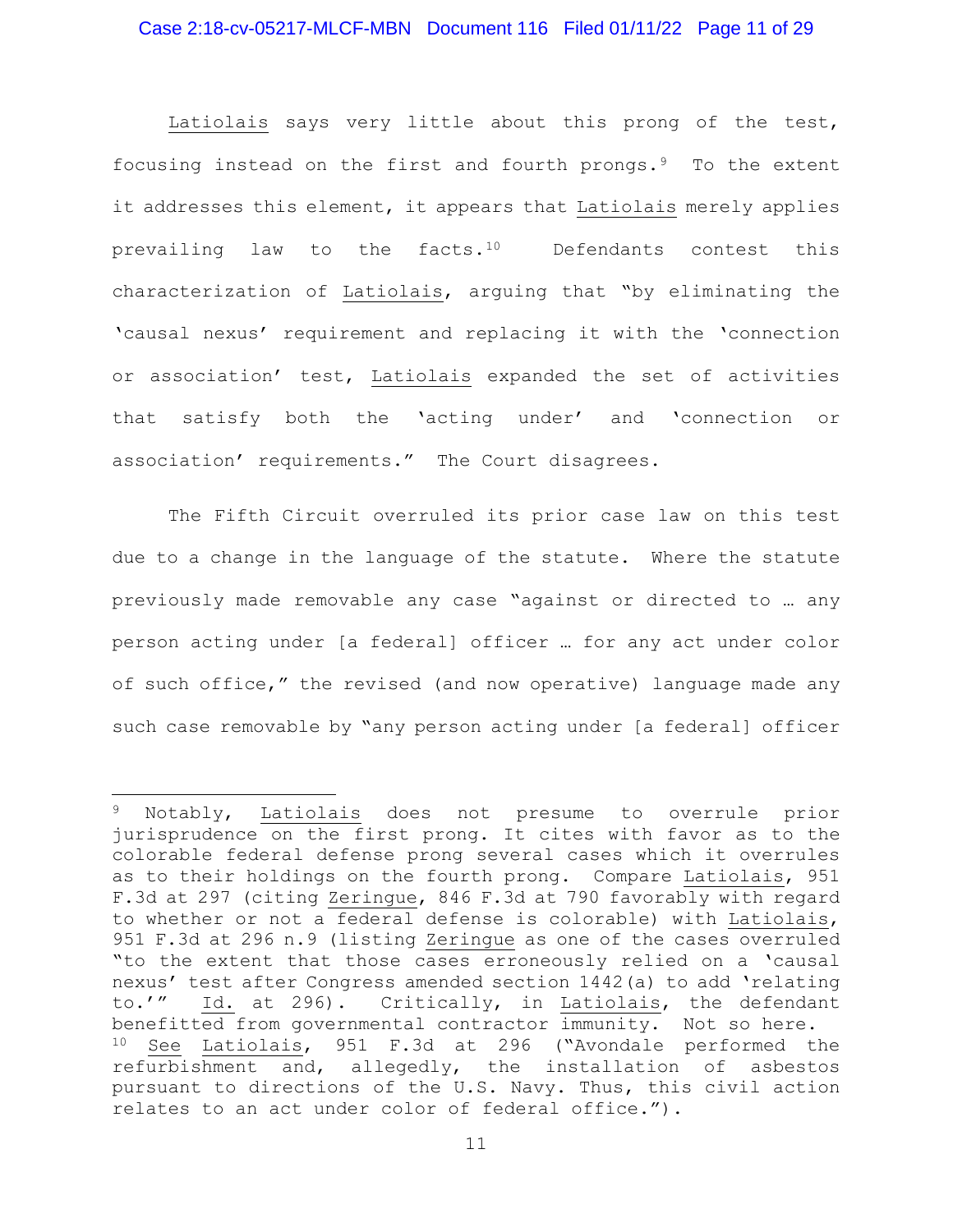# Case 2:18-cv-05217-MLCF-MBN Document 116 Filed 01/11/22 Page 12 of 29

… for or relating to any act under color of such office." See Latiolais, 951 F.3d at 292 (emphasis added). Because, as the Supreme Court has noted, "[t]he ordinary meaning of the[] words [relating to] is a broad one – 'to stand in some relation; to have bearing or concern; to pertain; refer; to bring into association with or connection with,'" Morales v. TWA, 504 U.S. 374, 383 (1992), the Fifth Circuit determined that its previous jurisprudence on the fourth prong of this test needed revision. Prior to Latiolais, the Fifth Circuit required a showing "that a causal nexus exists between the defendants' actions under color of federal office and the plaintiff's claims." Winters v. Diamond Shamrock Chem. Co., 149 F.3d 387, 398 (5 Cir. 1998). Latiolais dispensed of the "causal nexus" test in favor of asking whether "the charged conduct is connected or associated with an act pursuant to a federal officer's directions." Latiolais, 951 F.3d at 296.

Latiolais only explicitly overrules cases "to the extent that those cases erroneously relied on a 'causal nexus' test after Congress amended section 1442(a) to add 'relating to.'" Id. The defendants would thus have the Court assume that the Fifth Circuit intended for that explicit overruling to also serve as an implicit overruling of this third prong. Moreover, Latiolais was prompted by a change in the language of the federal-officer removal statute. That change had no effect on the language which governs this prong,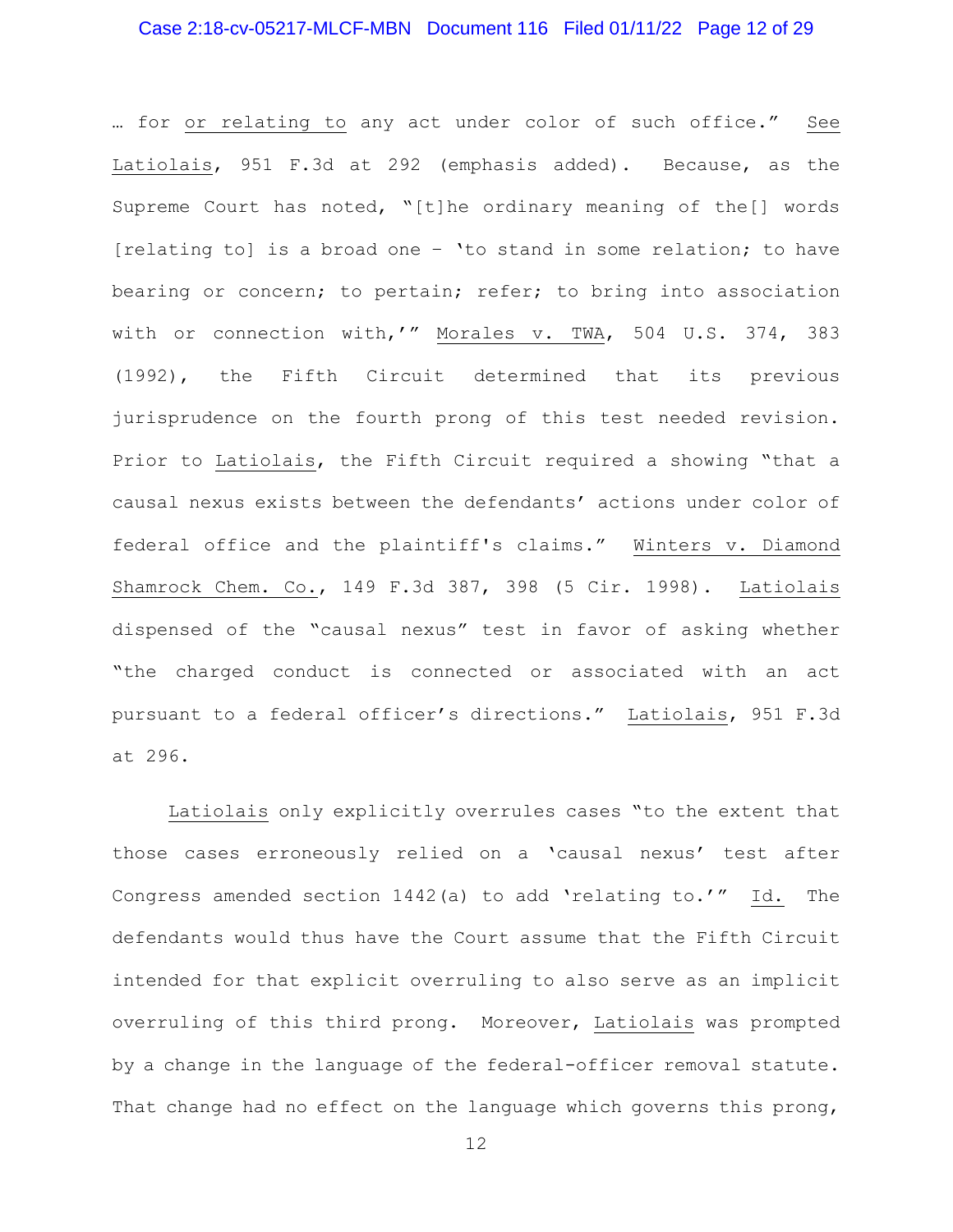# Case 2:18-cv-05217-MLCF-MBN Document 116 Filed 01/11/22 Page 13 of 29

namely, that removal may be effected by "any person acting under [a federal] officer." 28 U.S.C. § 1442(a)(1). The Court believes that if the Fifth Circuit had intended to expand the "acting under" test, it would have done so explicitly. Neither the plain language of Latiolais nor the plain language of the statute necessitates a change in the courts' jurisprudence on the "acting under" prong.

Alternatively, defendants may be suggesting that the third and fourth prongs of the test are so intertwined that a change in one necessitates a change in the other. However, the Fifth Circuit, in a post-Latiolais decision, has held otherwise: "though the 'acting under' and 'connection' elements may often ride in tandem toward the same result, they are distinct. In other words, a defendant might be 'acting under' a federal officer, while at the same time the specific conduct at issue may not be 'connected or associated with an act pursuant to the federal officer's directions.'" St. Charles Surgical Hosp., LLC v. La. Health Serv. & Indem. Co., 990 F.3d 447, 454 (5 Cir. 2021). The "acting under" analysis may therefore proceed in much the same way that it did prior to the Fifth Circuit's remand, albeit with the benefit of additional time, research, and factual evidence. $11$ 

 $11$  Defendants also suggest that, even if their predecessors were not "acting under" federal officers with regard to the challenged activity, their connection and association with entities that did act under federal direction satisfies this element of the test.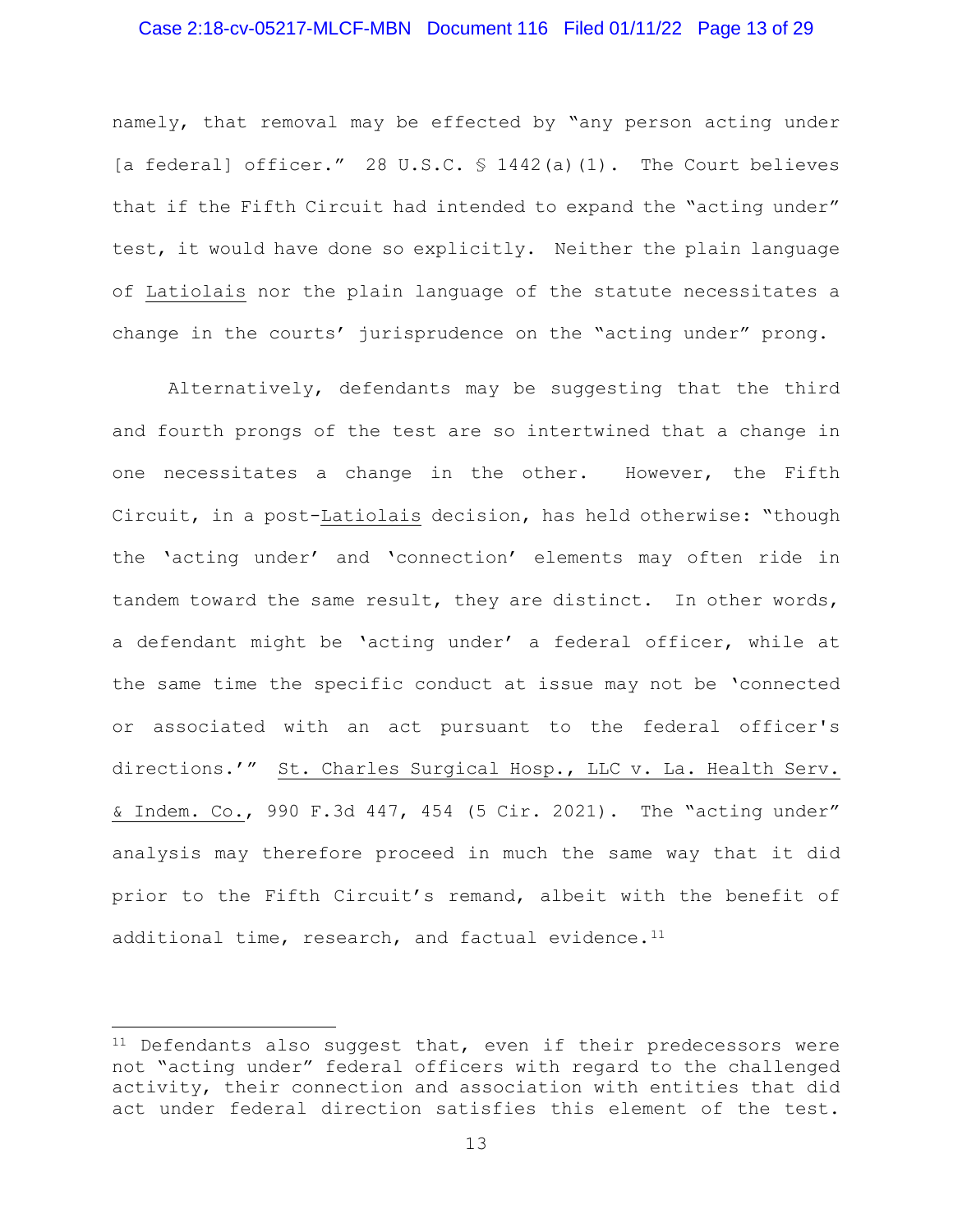# Case 2:18-cv-05217-MLCF-MBN Document 116 Filed 01/11/22 Page 14 of 29

As such, to qualify as "acting under" a federal officer, private persons like these defendants must make "an effort to assist, or to help carry out, the duties or tasks of the federal superior[,]" and the federal officer must exert "subjection, guidance, or control" over the private company. Watson v. Philip Morris Companies, Inc., 551 U.S. 142, 152 (2007). Merely being subject to federal regulation will not suffice to bring private action within the scope of the statute; rather, only private parties that are (often, contractually) obligated or "authorized to act with or for [federal officers or agents] in affirmatively executing duties under … federal law" are sufficiently "acting under" federal control. See id. at 151 (internal quotation and citation omitted). "When a company subject to a regulatory order (even a highly complex order) complies with the order, it does not ordinarily create a significant risk of state-court 'prejudice.'" Id. at 152. Simply complying with the law or regulations is insufficient to bring a private person within the scope of the officer removal statute's arising under requirement. Id. Courts must look for evidence of delegation perhaps contained in a contract, payment, employer/employee relationship, or principal /agent arrangement. Id. at 156. As the Fifth Circuit noted in a recent decision, "the 'acting under' inquiry examines the

The Court will address this argument later in this Order and Reasons.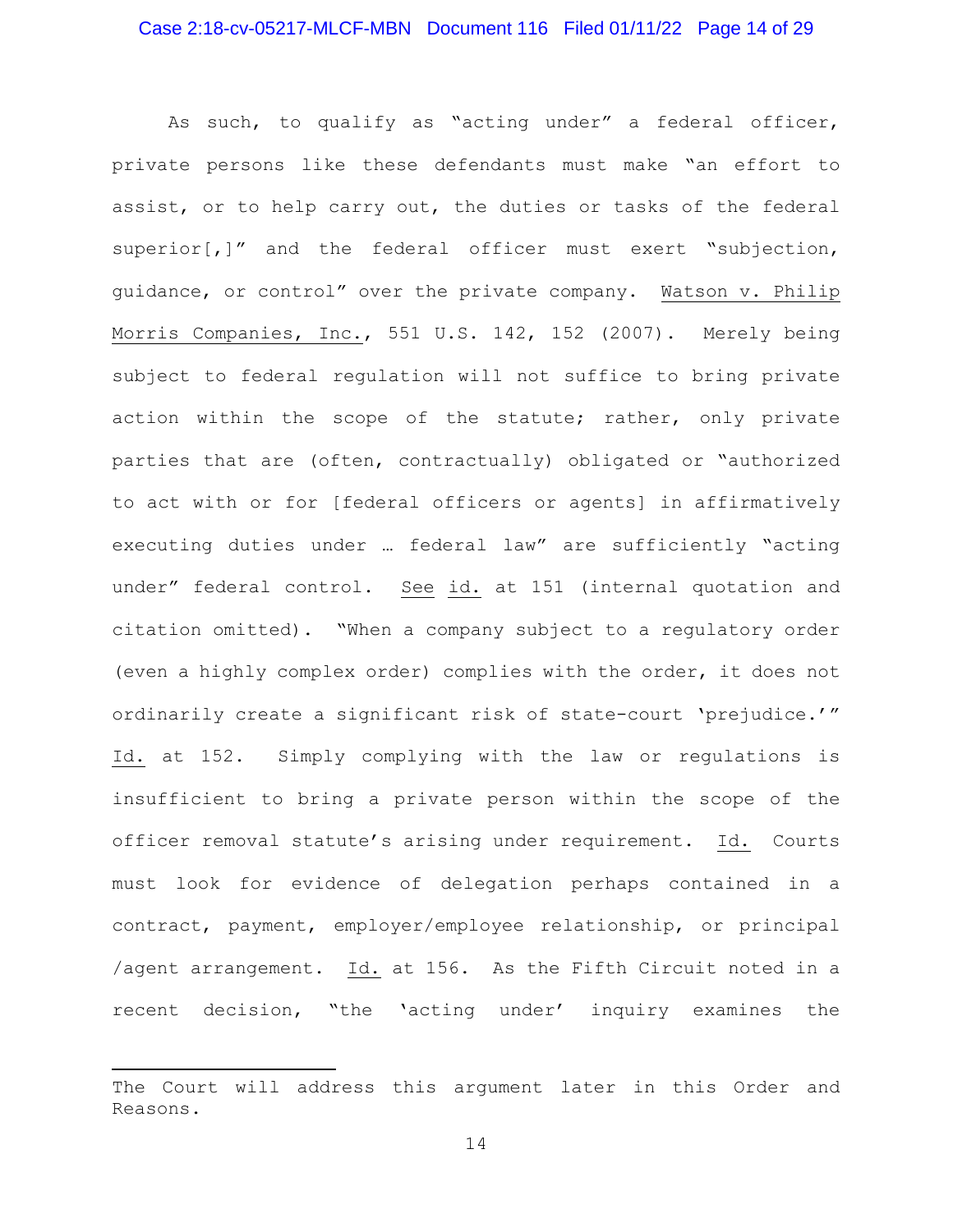# Case 2:18-cv-05217-MLCF-MBN Document 116 Filed 01/11/22 Page 15 of 29

*relationship* between the removing party and the relevant federal officer, requiring courts to determine whether the federal officer 'exert[s] a sufficient level of subjection, guidance, or control' over the private actor." St. Charles Surgical Hosp., 990 F.3d at 455 (citations omitted) (emphasis in original).

The paradigm "acting under" relationship is when a private person acts as directed by a federal law enforcement officer. See id. at 149 (describing pre-Prohibition Era liquor tariff cases upholding federal officer removals by federal revenue officers or those assisting federal revenue officers in their official duties in raiding distilleries and arresting distillers). Thus, "[w]here a private person acts as an assistant to a federal official in helping that official to enforce federal law," the private person may satisfy the acting under requirement. Id. at 151 ("private persons who lawfully assist the federal officer in the performance of his official duty" may permissibly invoke the statute).

IV. "Connected or Associated With"

As noted in the previous section, Latiolais effected a complete change in this prong from a "causal nexus" analysis to a "connection or association" test. Under the new test, and "[s]ubject to the other requirements of section 1442(a), any civil action that is connected or associated with an act under color of federal office may be removed." Latiolais, 951 F.3d at 296. This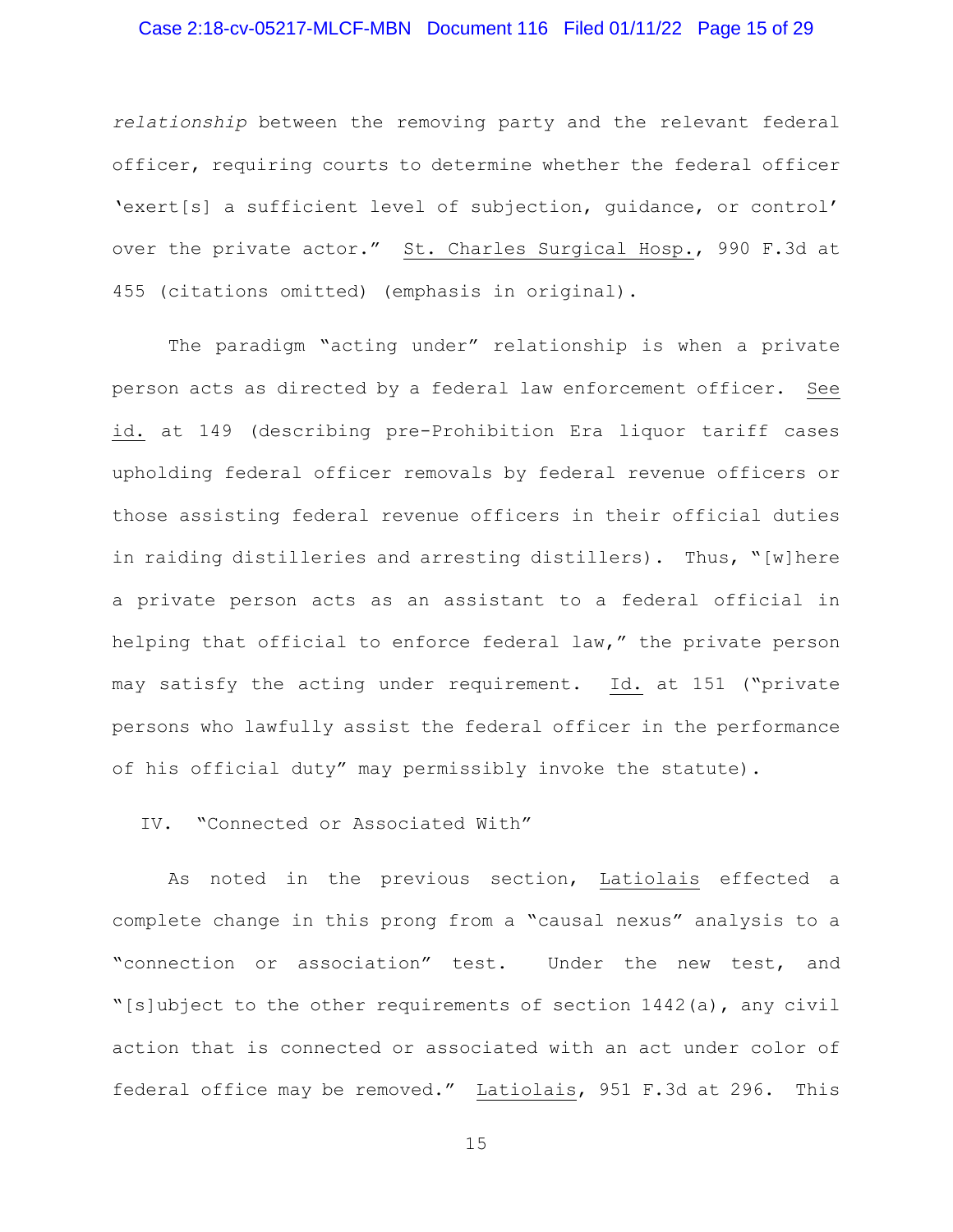# Case 2:18-cv-05217-MLCF-MBN Document 116 Filed 01/11/22 Page 16 of 29

test is, by intention, quite broad, and covers any and all acts that "'stand in some relation; … have bearing or concern; [or] pertain'" to acts under color of federal office. Id. at 292 (quoting Morales, 504 U.S. at 383).

Having reviewed the law which governs this case, the Court now applies the law to these facts.

#### **Analysis**

# I. Colorable Federal Defense

Defendants raise three key potential federal defenses: immunity, preemption, and due process. Again, the Court need not conclude that these defenses will be successful at trial. "[I]f a defense is plausible, it is colorable." Latiolais, 951 F.3d at 297. The Court considers each in turn.

### A. Immunity

Defendants' immunity defense rests on three possible theories. Under the first, defendants have immunity under Boyle v. United Techs. Corp., 487 U.S. 500, (1988) as federal contractors. The second theory suggests that defendants' predecessors were government subcontractors and may assert immunity through that relationship. The third suggests that "irrespective of any contract, [defendants] acted under the government's direction and control under its war powers." As will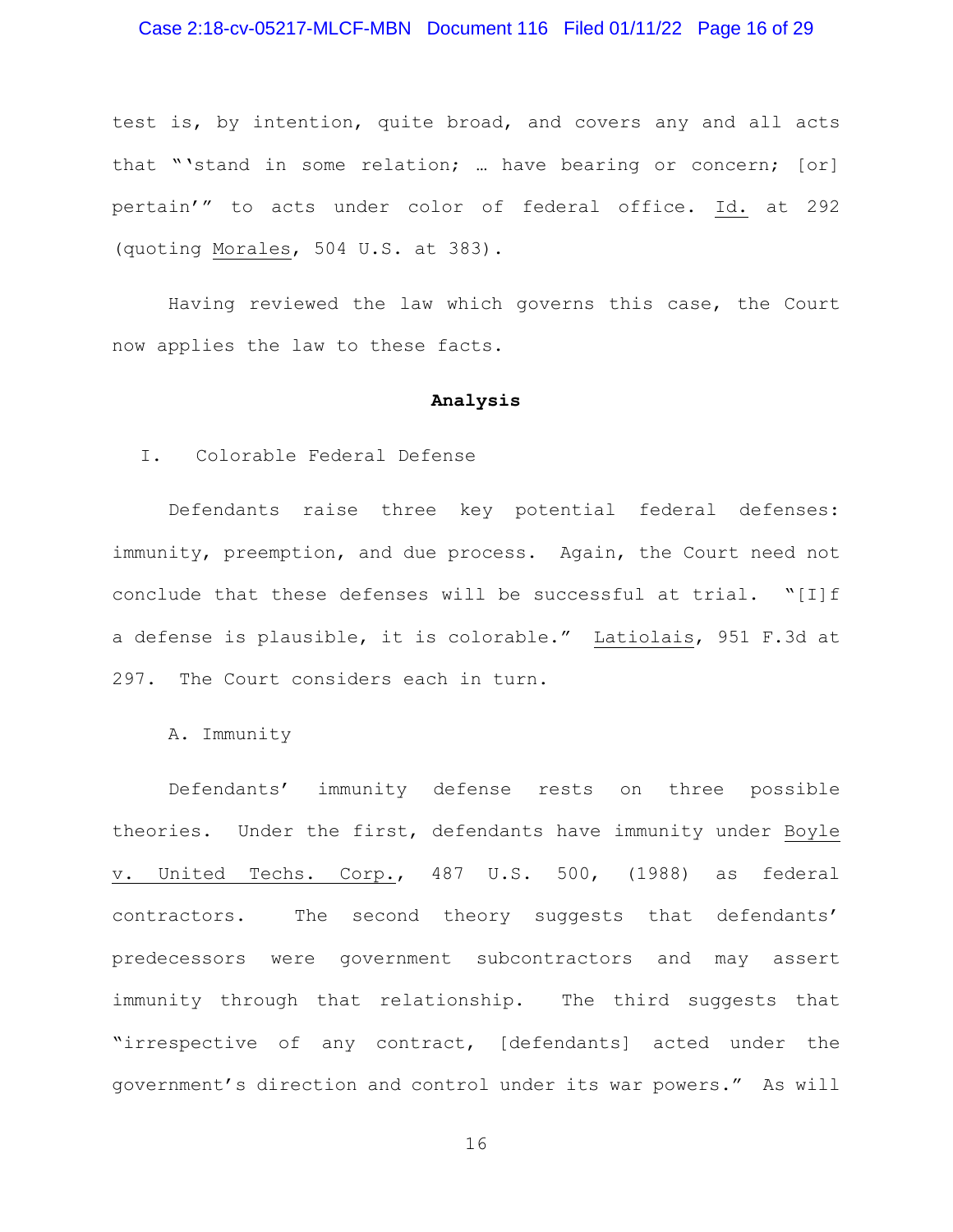# Case 2:18-cv-05217-MLCF-MBN Document 116 Filed 01/11/22 Page 17 of 29

be discussed further in latter sections, the Court cannot say defendants were federal contractors or subcontractors as relates to their challenged activities. That leaves the third avenue for immunity. Defendants rely on Ackerson v. Bean Dredging LLC, 589 F.3d 196 (5 Cir. 2009), in which immunity was granted to a federal contractor when "the actions causing the alleged harm were taken pursuant to contracts with the federal government that were for the purpose of furthering projects authorized by acts of Congress." Ackerson, 589 F.3d at 206. The Court is not aware of any government contract with these defendants that required them to proceed with the challenged activities during  $WWII.^{12}$  The Court finds that these defendants cannot assert a viable claim for immunity on these facts.

# B. Preemption

Defendants claim that their compliance with WWII authorizations and regulations entitles them to a preemption defense. At the heart of this case is whether or not defendants' actions in the oil fields of Southern Louisiana were "lawfully

<sup>12</sup> As will be discussed below, defendants submit that government contracts with related parties required these defendants to proceed with the challenged activities in order to fulfill the government contracts with those related parties, who needed crude oil in large quantities. At best, this is an indirect result of a government contract, and as such is not sufficiently close such that these defendants may take advantage of government contractor immunity.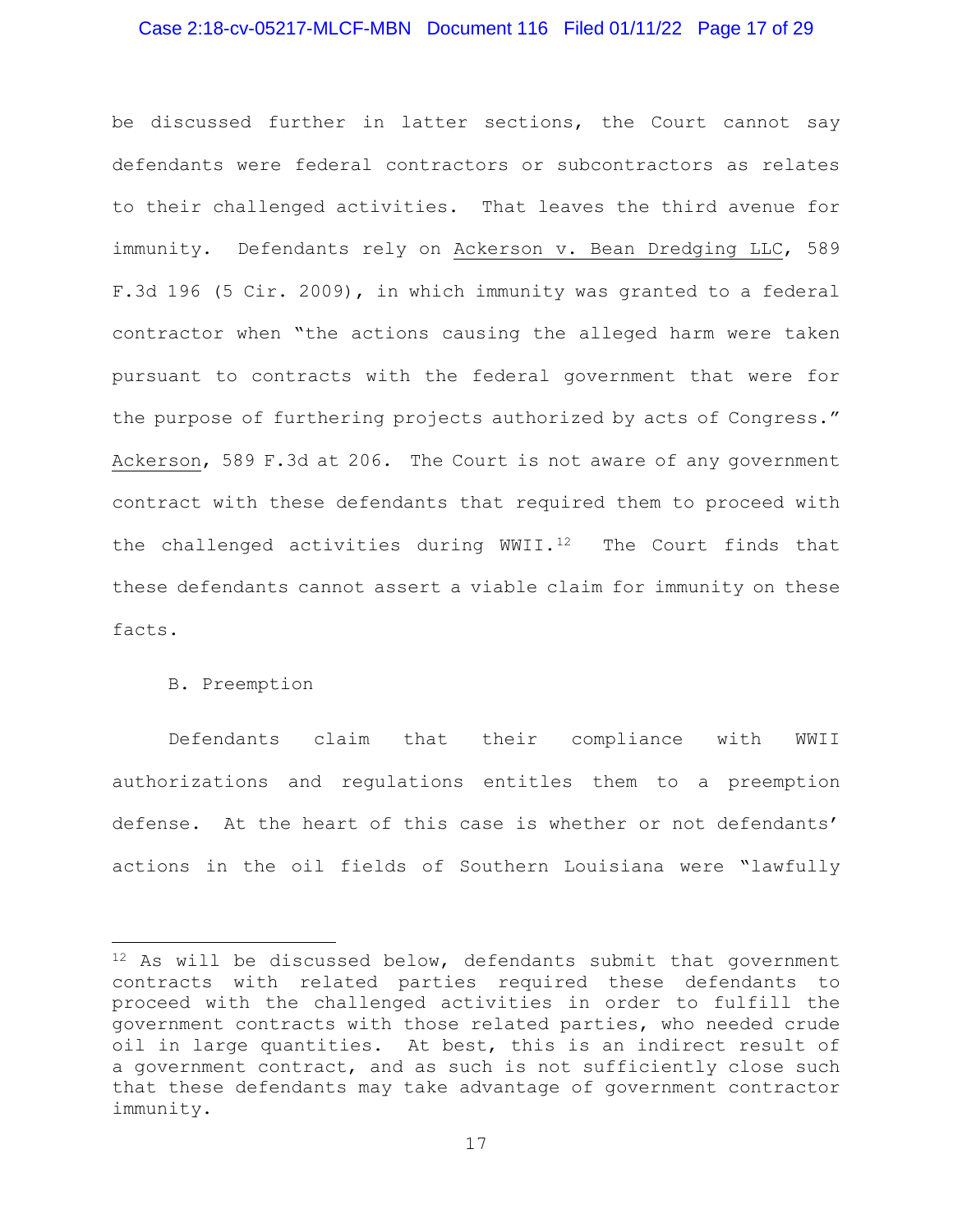# Case 2:18-cv-05217-MLCF-MBN Document 116 Filed 01/11/22 Page 18 of 29

established" such that no permit was required under the SLCRMA. Defendants claim that their actions were lawfully established – and even legally mandated – because of federal directions and/or regulations. If they are correct, their compliance with federal regulations may be a viable defense against alleged violations of state law. As defendants note, their argument is "not that WWII directives made it impossible for them to get a SLCRMA permit in 1980." Instead, their argument is "that WWII directives made it impossible for defendants to conduct activities in the way that plaintiffs allege was required in the 1940s." If shown to legally require otherwise illegal activities, those directives may well preempt state law. Preemption is a viable defense.

C. Due Process

Defendants raise a federal due process defense, claiming that plaintiffs seek to impose "retroactive liability for conduct that was lawful when it occurred." Plaintiffs respond that their claims are not based on retroactive application of the SLCRMA but instead are based on "coastal 'uses' occurring or continued on or after October 1, 1980." While the Court agrees that plaintiffs are not retroactively applying the SLCRMA, the asserted violations of the SLCRMA relate to actions that were conducted during WWII. The legality of those actions is at issue. If the directives under which defendants claim they were required to act are held to not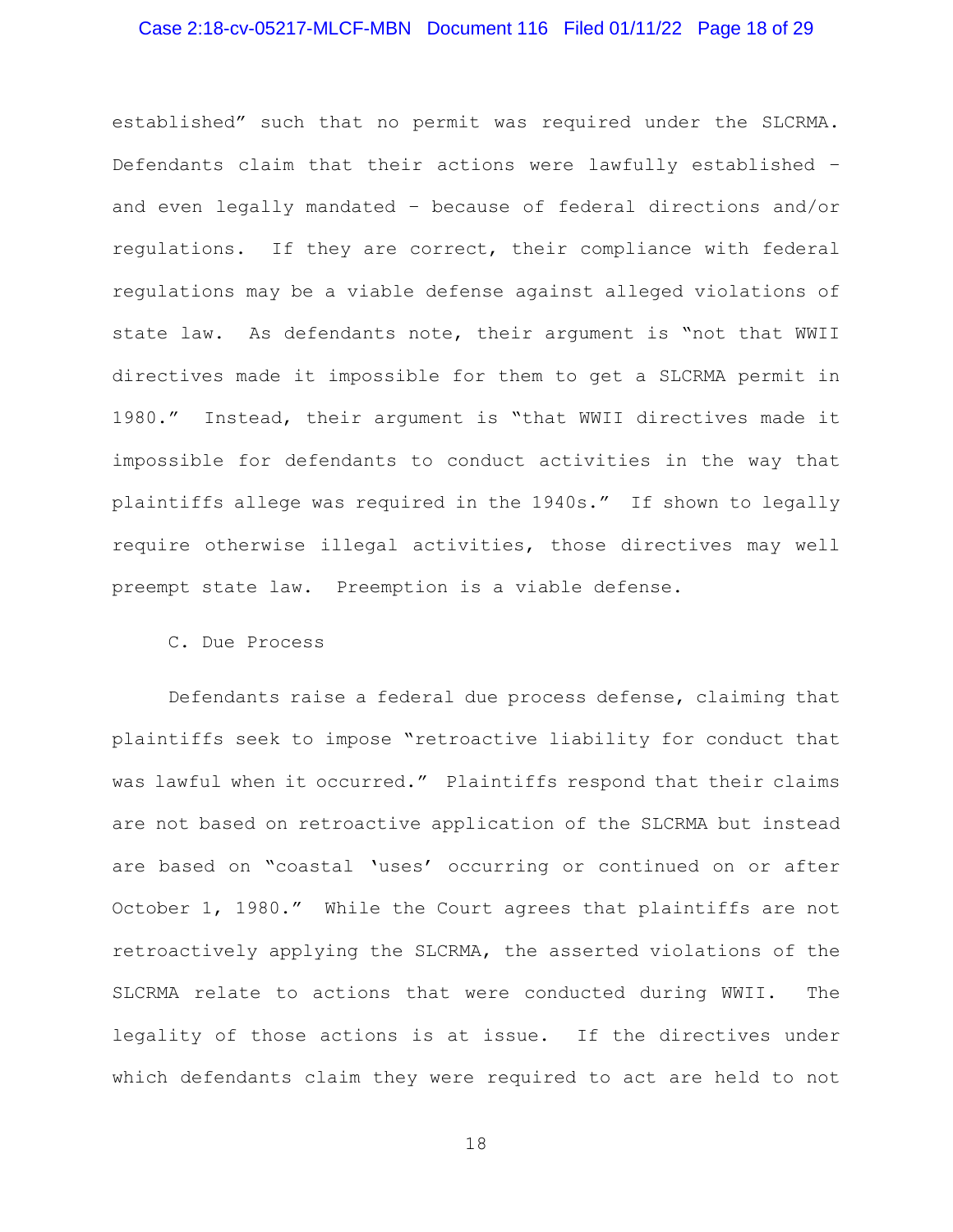# Case 2:18-cv-05217-MLCF-MBN Document 116 Filed 01/11/22 Page 19 of 29

have been sufficient for "lawful commencement" under the SLCRMA, defendants may have a viable due process claim.<sup>13</sup>

Because at least two of these three federal defenses are viable, the Court concludes that the first prong of this jurisdictional test is met.

II. "Person"

As previously noted, there is no dispute that the defendants are "persons" within the meaning of the statute. The second prong of this jurisdictional test is met.

III. "Acted Pursuant" or "Acted Under"

The third and crucial prong of the test is whether defendants "acted pursuant to a federal officer's directions." Latiolais, 951 F.3d at 296. Defendants advance three theories to satisfy this prong. First, they assert that they were federal contractors. Second, they alternatively suggest that they were federal subcontractors. Third, they submit that, even if no contract applies, the oil industry had a "special relationship" with the federal government such that defendants were under the direction of federal officers. The Court will consider each in turn.

<sup>&</sup>lt;sup>13</sup> Plaintiffs state that the defendants did not assert due process in their removal notice. As plaintiffs do not assert that the initial omission renders this defense null and as the Court does not premise its decision on this defense alone, the Court merely notes that plaintiffs are correct.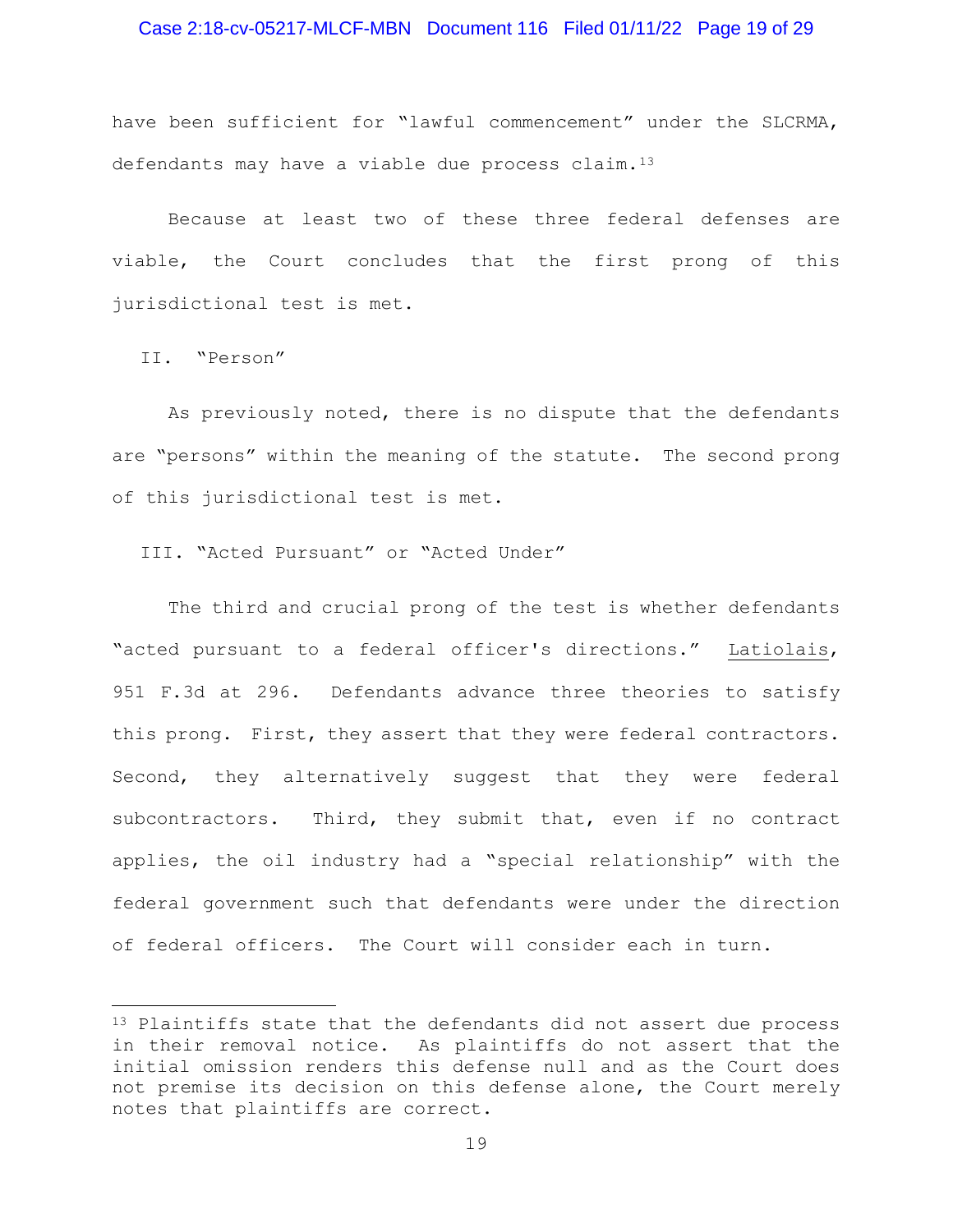A. Contractual Federal Direction

During WWII, Humble Oil operated Potash Field, which is the subject of this case. The record shows no federal contract between Humble Oil and the federal government under which Humble Oil would have been directed to perform the actions which led to this lawsuit. Instead, defendants advance a novel legal theory based on their interpretation of Latiolais under which the government contracts by which refineries produced aviation gas for government use suffice to give rise to jurisdiction for the upstream producer. As the Court is not convinced by defendants' interpretation of Latiolais, it declines to find that Humble Oil was a government contractor during WWII with regard to the relevant activities in this case.<sup>14</sup> Such an interpretation would create nearly unlimited breadth under the federal-officer jurisdictional test whereby any supplier to a federal contractor could take advantage of that contract.

As summarized in a section heading, defendants' argument is that "Humble Oil's [challenged] activities in Potash Field [are] 'related to' government directives to refiners." However, the government directives were directed at the refiners, and not at

<sup>&</sup>lt;sup>14</sup> The Court notes for the sake of completeness and accuracy that Humble Oil appears to have had a federal contract to produce aviation gas at its own refinery. Defendants do not rely on that contract here.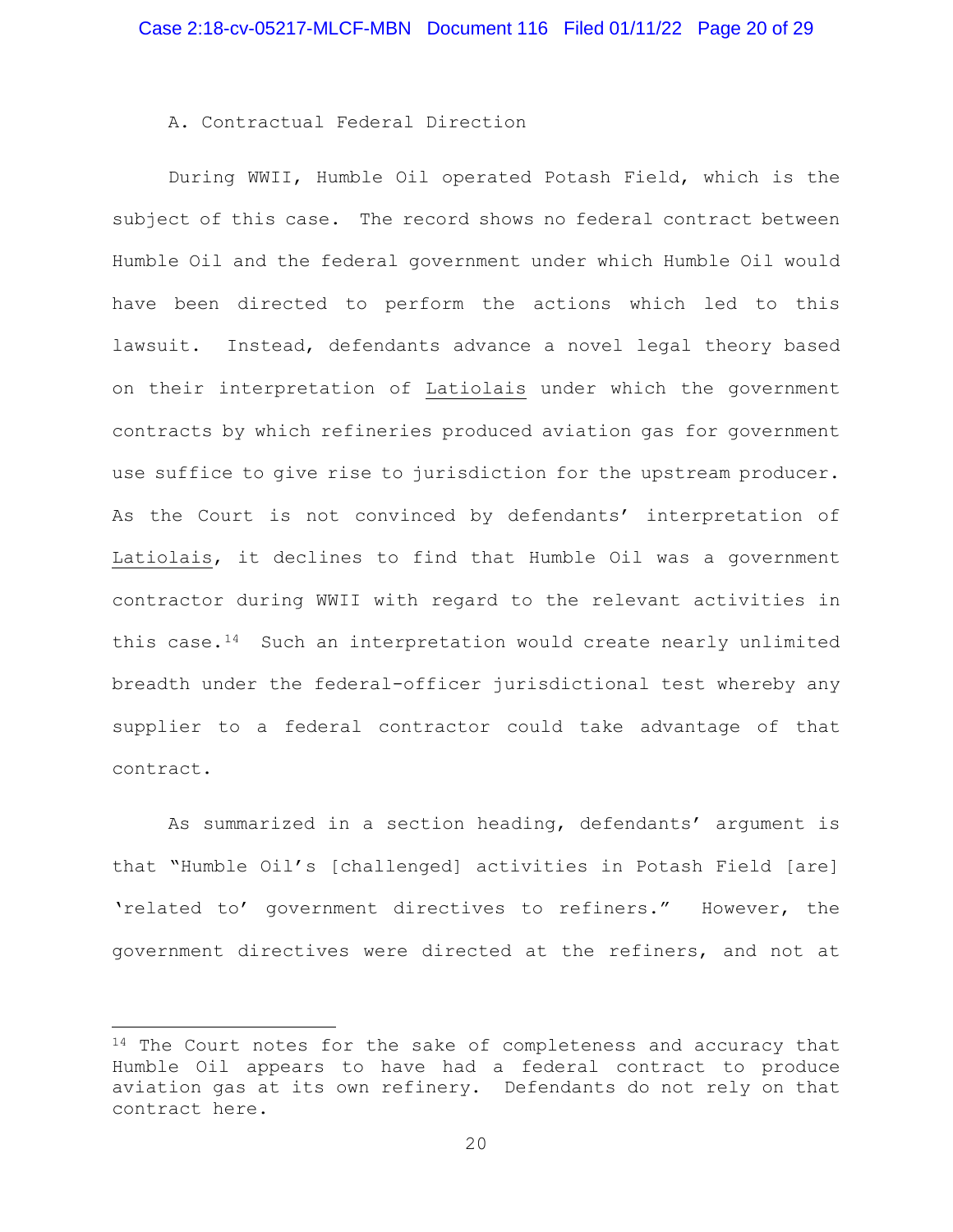# Case 2:18-cv-05217-MLCF-MBN Document 116 Filed 01/11/22 Page 21 of 29

Humble Oil. The removal statute permits removal by "any officer (or any person acting under that officer) of the United States or of any agency thereof … for or relating to any act under color of such office." Defendants attempt to claim here that because federal officers directed the refineries to act, the related acts committed by Humble Oil in Potash Field (and now challenged in this lawsuit) grant Humble Oil's successor the right to remove.<sup>15</sup> However, Humble Oil did not act under "that officer," as required by statute. The refineries, who had federal contracts and acted pursuant to those contracts, can likely remove "for or relating to" any related act, but that does not extend to those not under that contractual direction.

# B. Sub-Contractual Federal Direction

Alternatively, defendants attempt to piggy-back on the federal contracts entered into by the refineries by claiming that Humble Oil was a government subcontractor whose product was necessary for fulfillment of the federal contract. However, they can point to no document evidencing such a subcontract. Defendants instead argue that their supplier relationships suffice to create subcontractor relationships. To allow this argument would at best

<sup>15</sup> That Humble Oil and the relevant refinery have come to be owned by the same company and even their close relationship during WWII are unavailing. Humble Oil as an entity as it was during WWII is the "person" at issue in this case for purposes of this statute.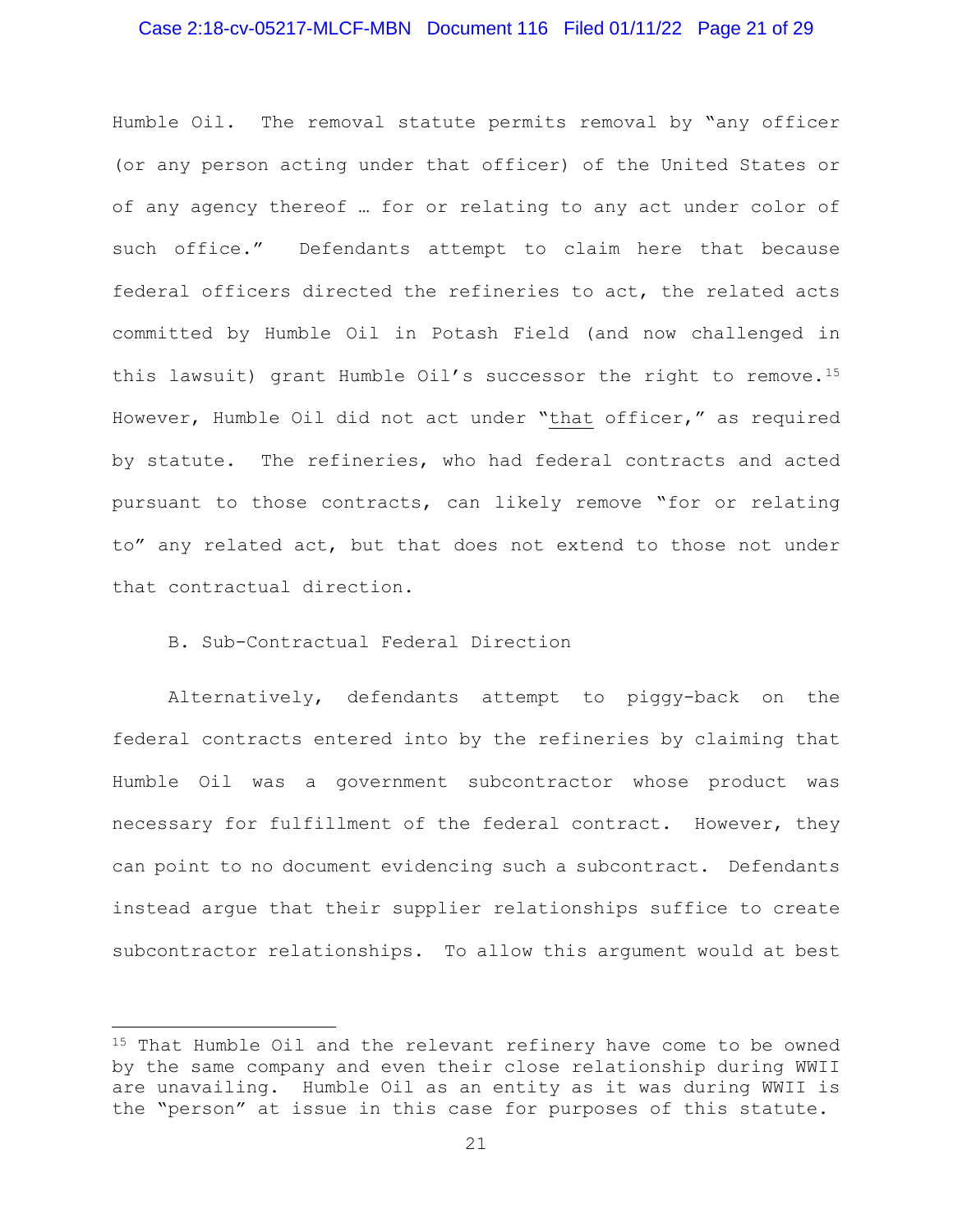# Case 2:18-cv-05217-MLCF-MBN Document 116 Filed 01/11/22 Page 22 of 29

confuse the meaning of the term "subcontractor." Certainly, the product that Humble Oil supplied to the government contractors was necessary to the fulfillment of the contract. There is no evidence, though, that Humble Oil took over any portion of the contract, as is generally required to be understood as a subcontractor. See, e.g., Avondale Indus. v. International Marine Carriers, 15 F.3d 489, 494 (5 Cir. 1994) ("A subcontractor is one who takes a portion of a contract from the principal contractor or another subcontractor"). In any case, the Court is skeptical that a subcontractor relationship is sufficient to demonstrate that an entity is "acting under" a federal officer absent special circumstances demonstrating significant federal control over a particular subcontractor.<sup>16</sup>

<sup>16</sup> For example, defendants cite a Fourth Circuit case in which a subcontractor was permitted to exercise removal under this statute. There, "[t]he DOD contract not only contemplated the use of subcontractors; it also made them directly accountable to the federal government." Cty. Bd. of Arlington Cty., Virginia v. Express Scripts Pharmacy, Inc., 996 F.3d 243, 253 (4 Cir. 2021). Likewise, the case defendants cite from this district involved a subcontract in which the subcontractor "presented evidence at least plausibly demonstrating that the installation of asbestoscontaining wallboard was required by the government contracts … and in turn the subcontracts." Jackson v. Avondale Indus. Inc., 469 F. Supp. 3d 689, 706 (E.D. La. 2020). While defendants state that WWII-era regulations allowed the federal government to impose penalties for breach of a government subcontract and required suppliers to prioritize provision of materials to government contractors, neither of these general regulations demonstrates specific or direct control over Humble Oil's provision of oil to any refinery.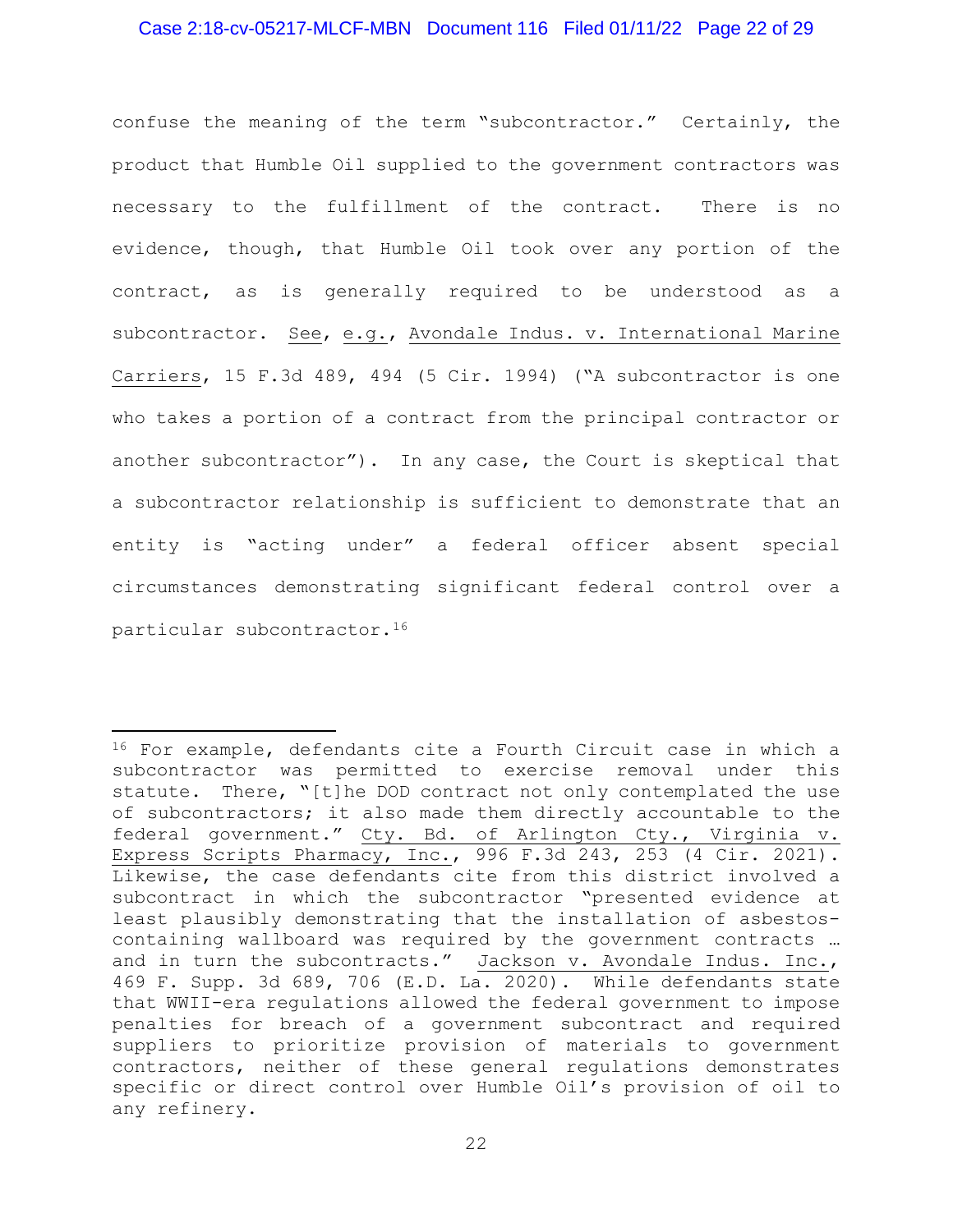# C. Non-Contractual Federal Direction

As defendants recognize, regulation is not the same as direction. Regulation is in many ways an exercise of legislative power; it applies broadly and generally without regard to particular entities. Direction is a form of judgment – it is more akin to an exercise of juridical power. To comply with federal regulations is required of every entity doing business in the United States.<sup>17</sup> To act pursuant to a federal officer's directions is to be told that you or your entity in particular must behave in a certain manner. Defendants paint a picture of an intensely regulated industry that was regulated even more strictly than usual during a critical period in this nation's history. Those regulations were designed to quite literally fuel the government's war effort, and certainly effected great changes in industry behavior, such as cooperation between competitors and massive increases in production. Some of those changes may even have otherwise been illegal. What defendants have not demonstrated is that they were doing any more than complying with regulation. In none of the many wartime orders entered into evidence is there a direct command by a federal officer that defendants must, for example, use leaking pits rather than steel tanks in the Potash

<sup>&</sup>lt;sup>17</sup> Defendants' contention that they did not adhere to these mandates voluntarily is of no import; they were and are required to comply with all valid regulations under penalty of law.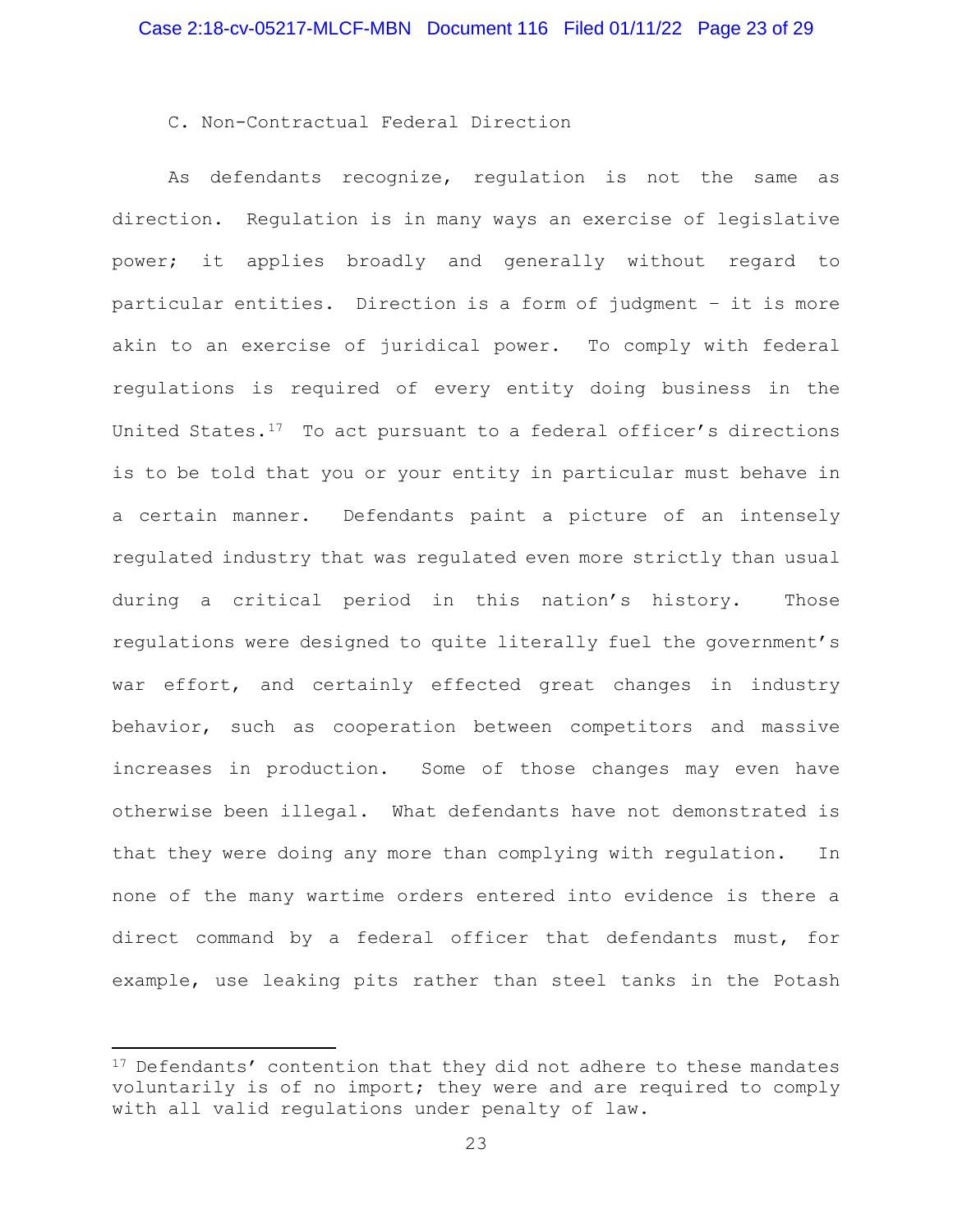# Case 2:18-cv-05217-MLCF-MBN Document 116 Filed 01/11/22 Page 24 of 29

oil field.<sup>18</sup> Evidence that government regulations substantially limited the use of steel and even required permits to be issued for such uses of steel may play into a preemption defense or may indicate that the uses were "lawfully commenced," but they do not suffice to show that these defendants were "acting under [a federal] officer" when creating those pits any more than any other compliance with federal regulation.<sup>19</sup>

Defendants' response to this is that they had a "special relationship" with the federal government during WWII under which the government "commandeer[ed] … the oil industry so that it would timely provide huge quantities of critical petroleum products to the government itself for the prosecution of war" (emphasis removed). They contrast this to the nature of the regulation cigarette companies faced in Watson v. Philip Morris. There, the

<sup>18</sup> As this Court noted in its prior Order and Reasons, defendants do have evidence of one instance of federal oversight in the Potash Field involving an application for an exception to an order. The exception, which was granted, was required to obtain materials to drill 10 wells directionally and on less stringent spacing requirements than otherwise required under prevailing regulations. Defendants also point out that Potash Field was among the fields listed as "high value" by the government, and listed it, again among others, as a field needing to produce more oil than originally determined in order to meet war needs.

<sup>19</sup> At oral argument, defendants claimed that the wartime directives should not be considered "regulation" for purposes of this Act as they differed in type from ordinary regulation. The Court is not convinced. Although the regulation in this case may have been to the benefit of oil production, it remains that the regulations were generally applicable and for a defined purpose. Their expiration at the close of war does not change their status any more than any regulation's expiry changes its status.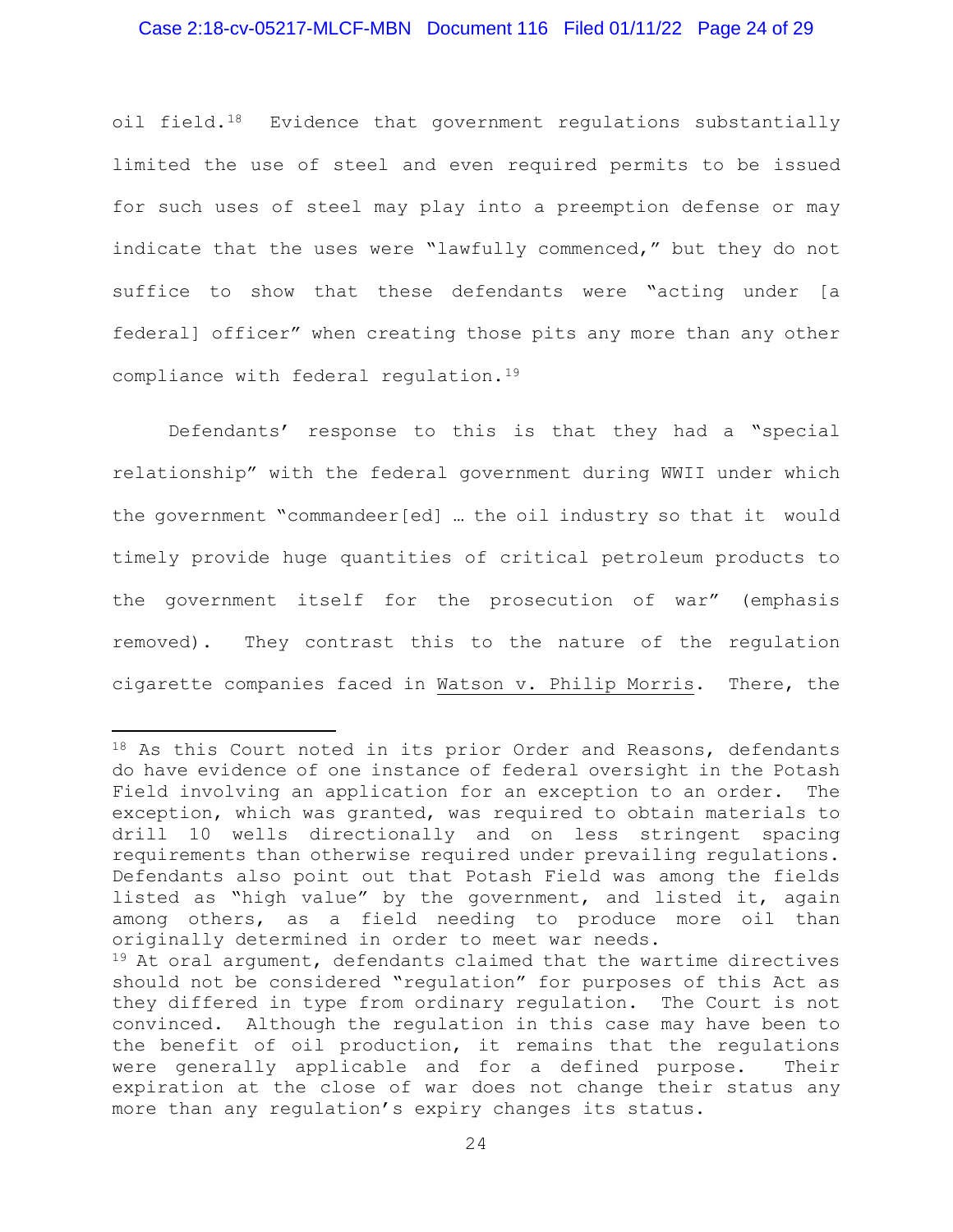### Case 2:18-cv-05217-MLCF-MBN Document 116 Filed 01/11/22 Page 25 of 29

Supreme Court noted that the distinction between an intensely regulated entity and an entity which can avail itself of this statute is in "go[ing] beyond simple compliance with the law and help[ing] officers fulfill other basic governmental tasks." Watson, 551 U.S. at 153. Under regulations and oversight conducted and enforced by the Petroleum Administration for War (PAW), these defendants claim that they were involved in "an effort to assist, or to help carry out, the duties or tasks of the federal superior." Id. at 152. What defendants neglect in the holding of Watson is the emphasis the Supreme Court places on the importance of a contractual relationship. They distinguish prior cases by noting that a prior defendant "fulfilled the terms of a contractual agreement" and state that in Watson there is no "evidence of any contract, any payment, any employer/employee relationship, or any principal/agent arrangement." Id. at 153, 156. Here, likewise, defendants have not shown any such direct relationship between the federal government and the entities whose actions are challenged.

In the end, as the Supreme Court stated:

The upshot is that a highly regulated firm cannot find a statutory basis for removal in the fact of federal regulation alone. A private firm's compliance (or noncompliance) with federal laws, rules, and regulations does not by itself fall within the scope of the statutory phrase "acting under" a federal "official." And that is so even if the regulation is highly detailed and even if the private firm's activities are highly supervised and monitored. Watson, 551 U.S. at 153.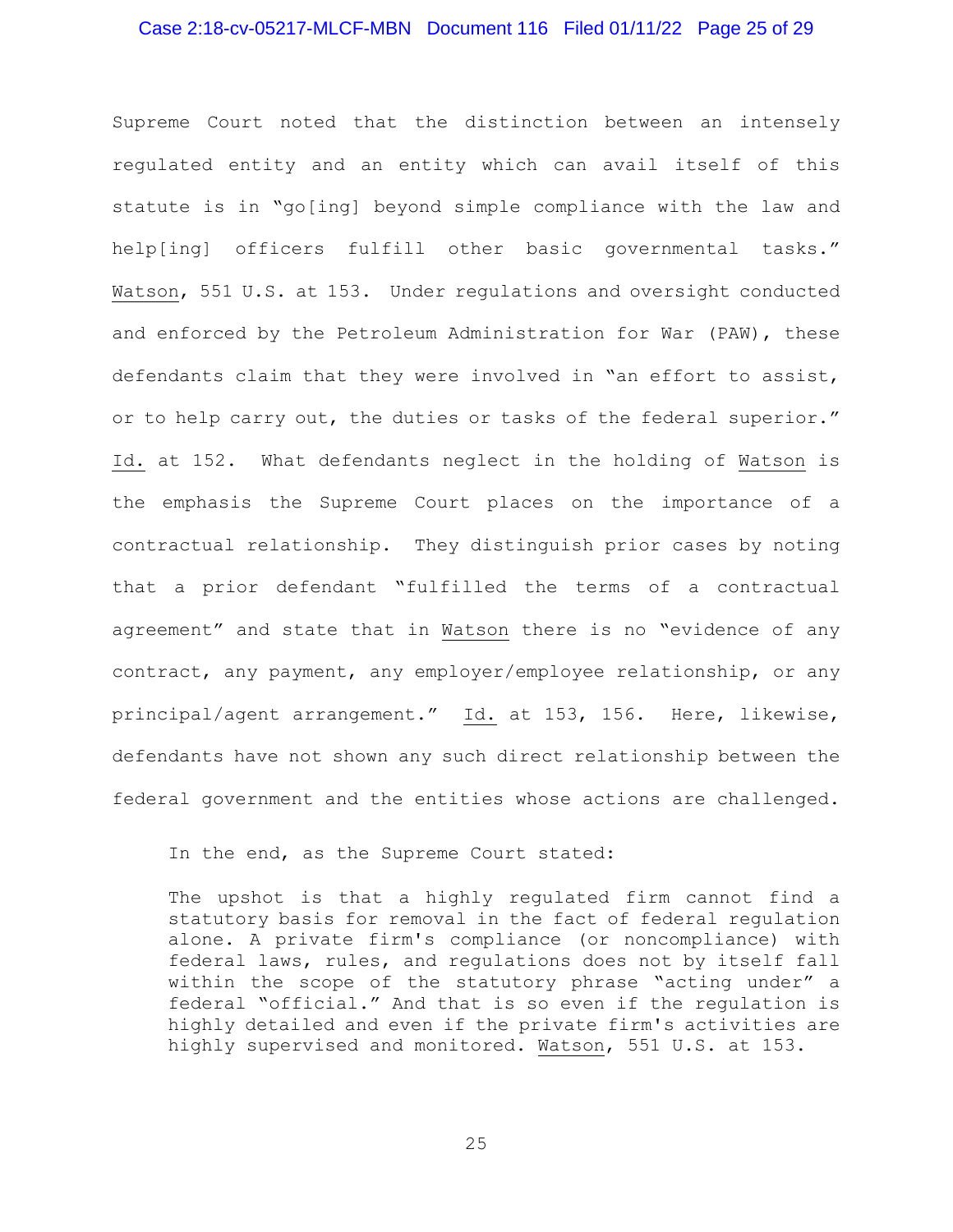# Case 2:18-cv-05217-MLCF-MBN Document 116 Filed 01/11/22 Page 26 of 29

So it is here. The oil industry was indeed highly regulated, supervised, and monitored during WWII, and the regulation was both highly detailed and often quite specific. In this case, the facts demonstrate compliance with regulation. They do not demonstrate direction. The PAW was given power to direct. It threatened to direct. But threats are not themselves direction. Defendants have failed to show that they had a government contract, cannot demonstrate a sufficient subcontractor relationship under statute, and cannot show that they were otherwise "acting under" a federal officer. Therefore they cannot avail themselves of removal under this statute.

IV. "Connected or Associated With"

While the Court need not reach this prong of the test, it finds that for the sake of completeness it makes sense to do so. Assuming, *arguendo*, that defendants had shown that they were acting under the direction of a federal officer, the Court finds that their actions are "connected or associated" with that direction. The new "connection or association" test is a broad one, greatly expanding the scope of actions which qualify under this test.

The challenged activities at issue in this jurisdictional dispute are, almost to a one, related to WWII efforts and/or regulatory directives. For example, plaintiffs assert that oil companies extracted oil at overly high production rates, which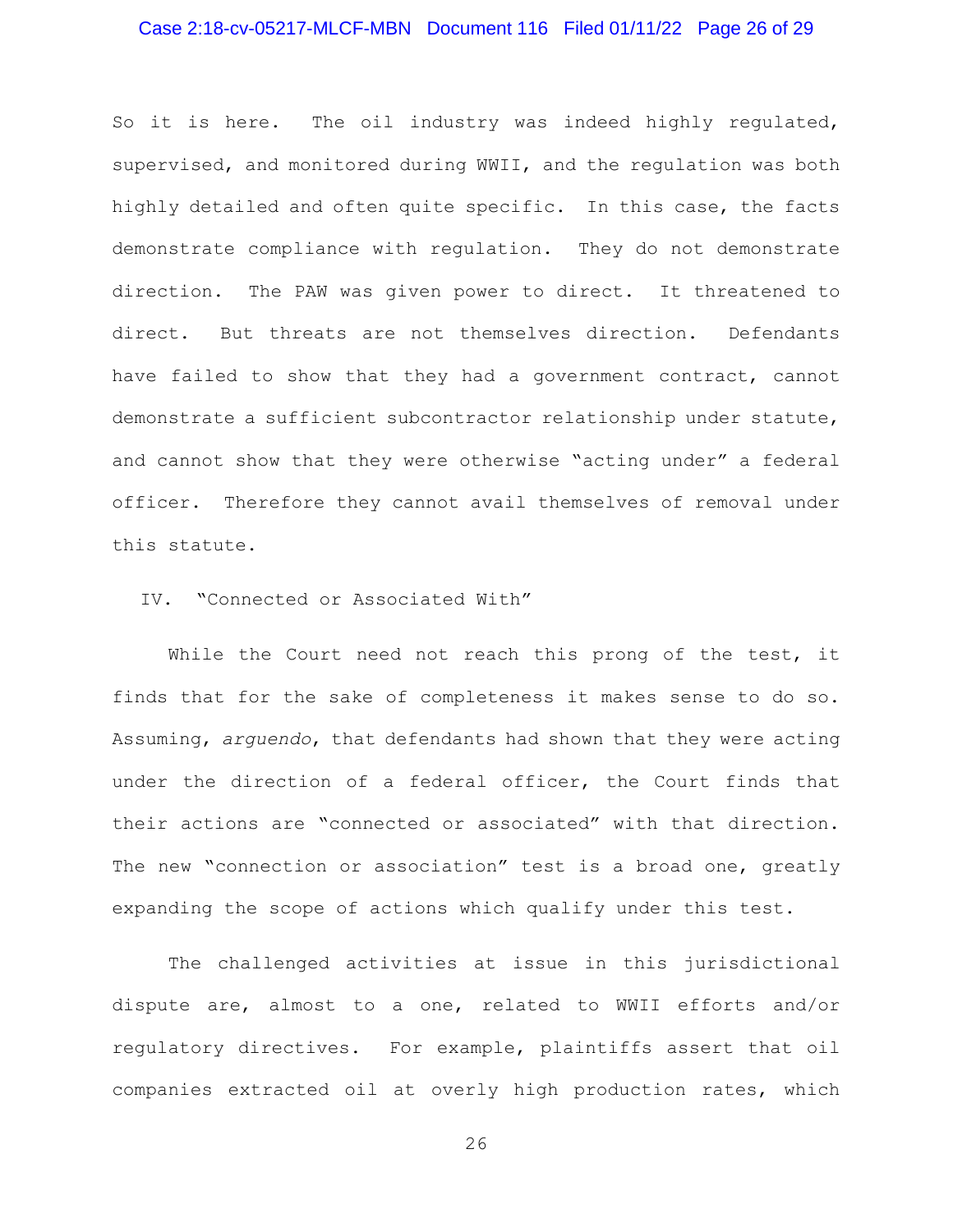# Case 2:18-cv-05217-MLCF-MBN Document 116 Filed 01/11/22 Page 27 of 29

"generated accelerated wave action that erodes levees and destroys marshes." Defendants respond that they maintained such high production rates to meet the government's need for aviation gas during WWII. Plaintiffs also contend that oil companies should have used steel tanks at each well rather than earthen pits and central tanks, as the latter led to leakage and seepage. Defendants respond that the government's war effort and wartime regulations required minimal use of steel. Under any of defendants' three broad theories by which they were "acting under" the direction of a federal officer during WWII, these actions are most certainly "related to" those directions. The statutory language on this prong, as demonstrated aptly in Latiolais, is, possibly by design, very broad.

Plaintiffs respond that the challenged conduct is not the activities this Court has listed but is instead the defendants' failure to obtain permits when the SLCRMA came into effect in 1980. However, it is impossible to discuss the one without the other. The SLCRMA required permits for all "uses" in effect in 1980 that were not lawfully commenced. Plaintiffs challenge certain activities as having violated the SLCRMA, which necessarily implies that plaintiffs contend that they were not lawfully commenced. The commencement of the relevant activities is squarely raised by this lawsuit. If the commencement was lawful, no permits were needed. Even assuming that the charged conduct is defendants'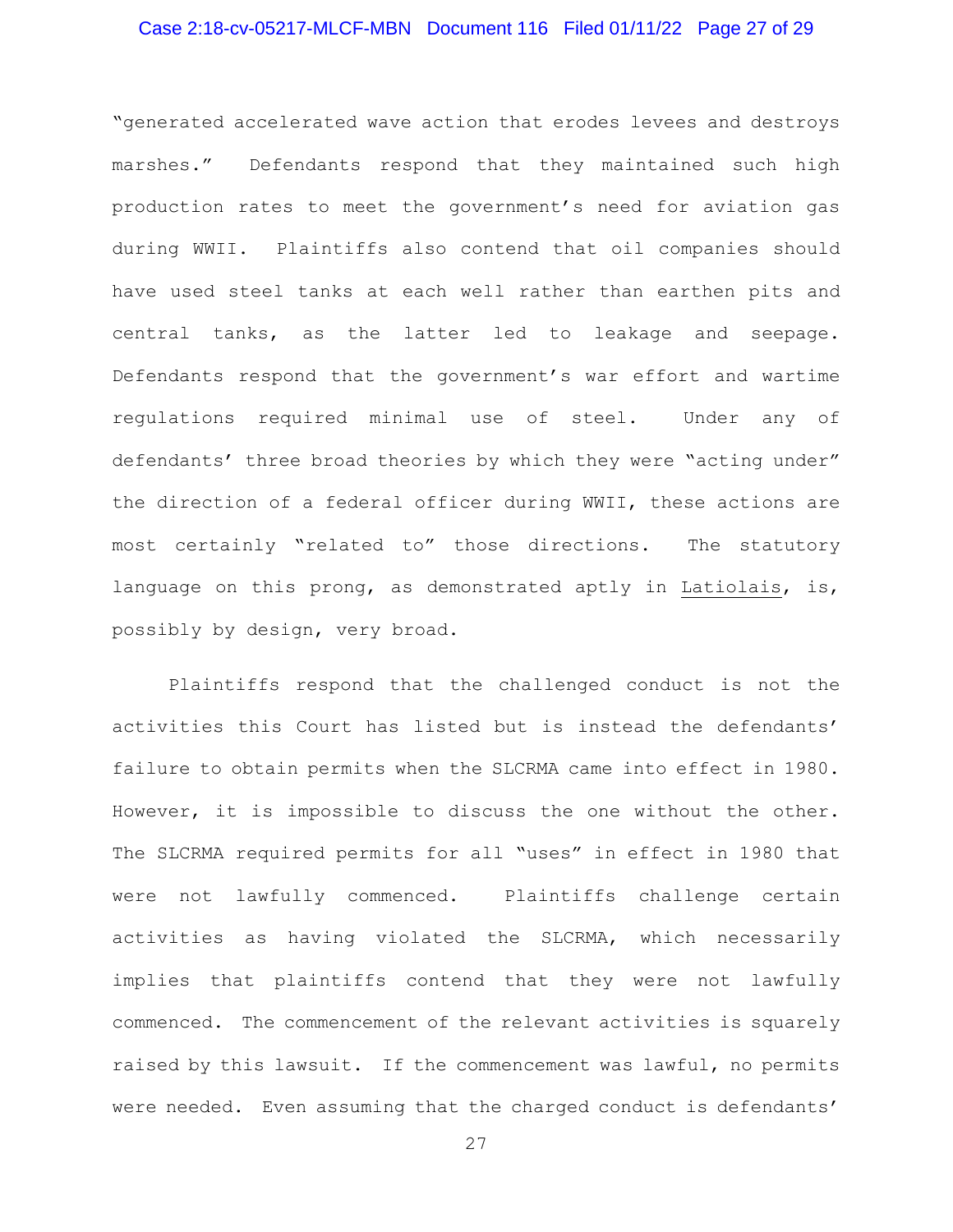# Case 2:18-cv-05217-MLCF-MBN Document 116 Filed 01/11/22 Page 28 of 29

actions in 1980, defendants are correct that "to assess defendants' 1980 obligations, a factfinder *must* decide whether defendants' activities were lawfully commenced."

#### **\*\*\***

This is not a decision on the merits of this case or on the types of defenses available to the defendants. It may well be that the defendants' compliance with federal regulation entitles them to a defense or demonstrates that their challenged activities were "lawfully commenced" as required by the SLCRMA. That is not for this Court to judge. The question before this Court is whether defendants have satisfied the four-prong test enabling them to remove this otherwise-state-law case into federal court.

 The voluminous record in this case demonstrates that the oil industry in WWII was intensely regulated. It demonstrates that the federal government had a great interest in the success of the oil industry and a significant reliance thereupon. However, while defendants may have shown compliance with federal regulation, they have failed to demonstrate that their compliance entitles them to the removal provisions of this statute. In order to remove, defendants must show that they were "acting under" the direction of a federal officer. The Court finds that they were not.

Accordingly, for the foregoing reasons, IT IS ORDERED: that the renewed motion to remand is GRANTED.